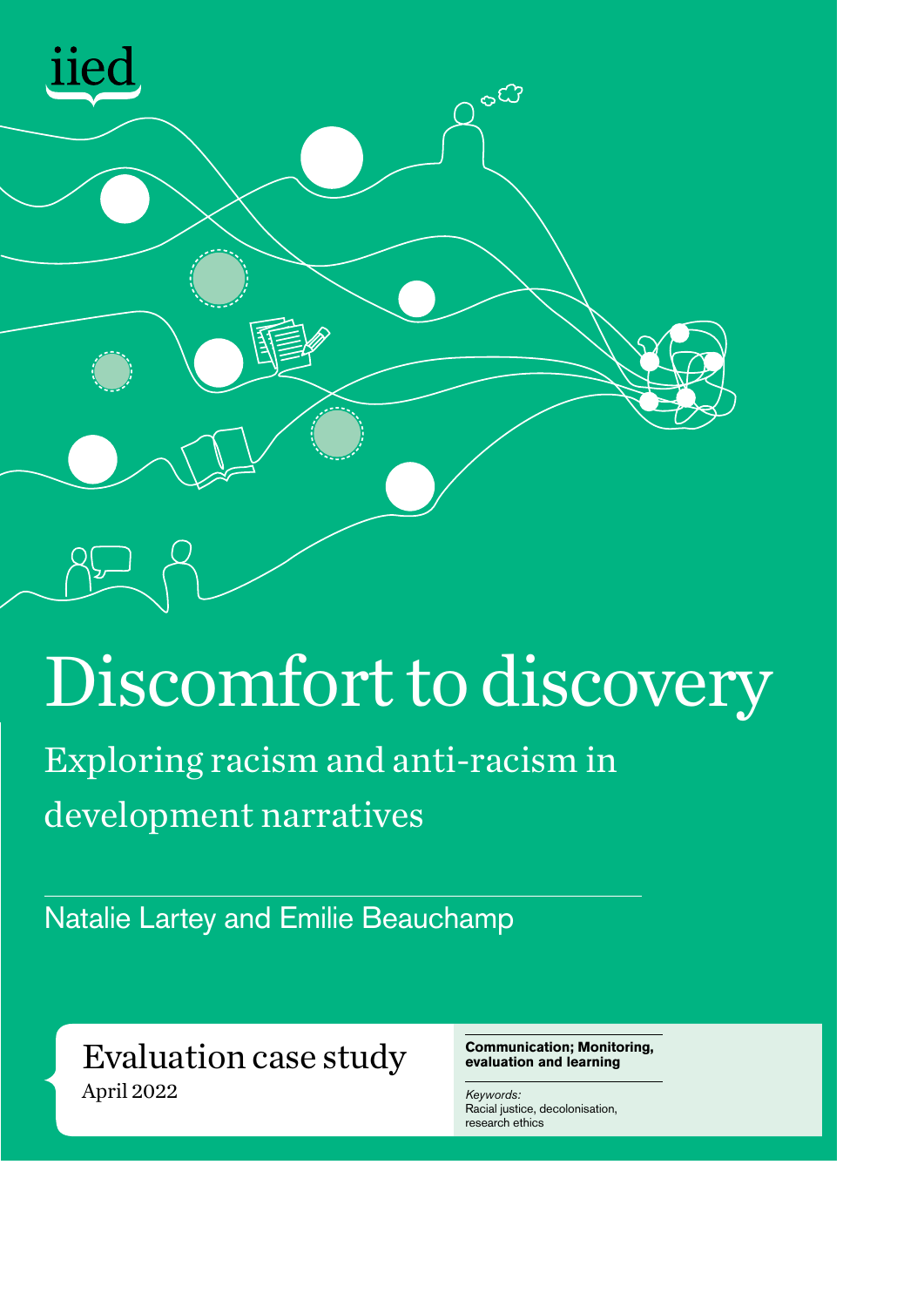#### About the authors

Natalie Lartey is advocacy and engagement manager in IIED's Communications Group ([natalie.lartey@iied.org\)](mailto:natalie.lartey%40iied.org?subject=).

Emilie Beauchamp is a senior researcher in IIED's Strategy and Learning Group.

#### Acknowledgements

Many thanks to Laura Loyola-Hernández and Penny Wangari Jones for their patient and dedicated co-facilitation, commitment to anti-racist practice and extensive knowledge of the patterns of coloniality in the international development sector. Particular thanks to Dr Loyola-Hernández, whose literature review provided excellent theoretical underpinnings for the internal review, and who co-created the 'six dimensions of racism and coloniality' element of our analytical framework with Natalie Lartey (IIED).

Huge thanks also to the many IIED colleagues who contributed to this review. Your openness and willingness to make mistakes and be vulnerable created the conditions for powerful discussions. Thanks also to Liz Carlile, David Dodman and Kate Green for your editorial support.

Thanks also to Kate Dunn for editing this report, to Alice Nightingale for proofreading the text, and Emily Sadler for the design of the cover graphic and Figure 4.

Published by IIED, April 2022

Lartey, N and Beauchamp, E (2022) Discomfort to discovery: an exploration of racism and anti-racism in development narratives*.*  IIED, London.

http://pubs.iied.org/20761iied

ISBN 978-1-78431-950-2

Cover image: Emily Sadler

International Institute for Environment and Development 235 High Holborn, Holborn, London WC1V 7DN, UK Tel: +44 (0)20 3463 7399 www.iied.org

 $\bullet$  @iied

**FI** www.facebook.com/theIIED

Download more publications at http://pubs.iied.org

IIED is a charity registered in England, Charity No.800066 and in Scotland, OSCR Reg No.SC039864 and a company limited by guarantee registered in England No.2188452.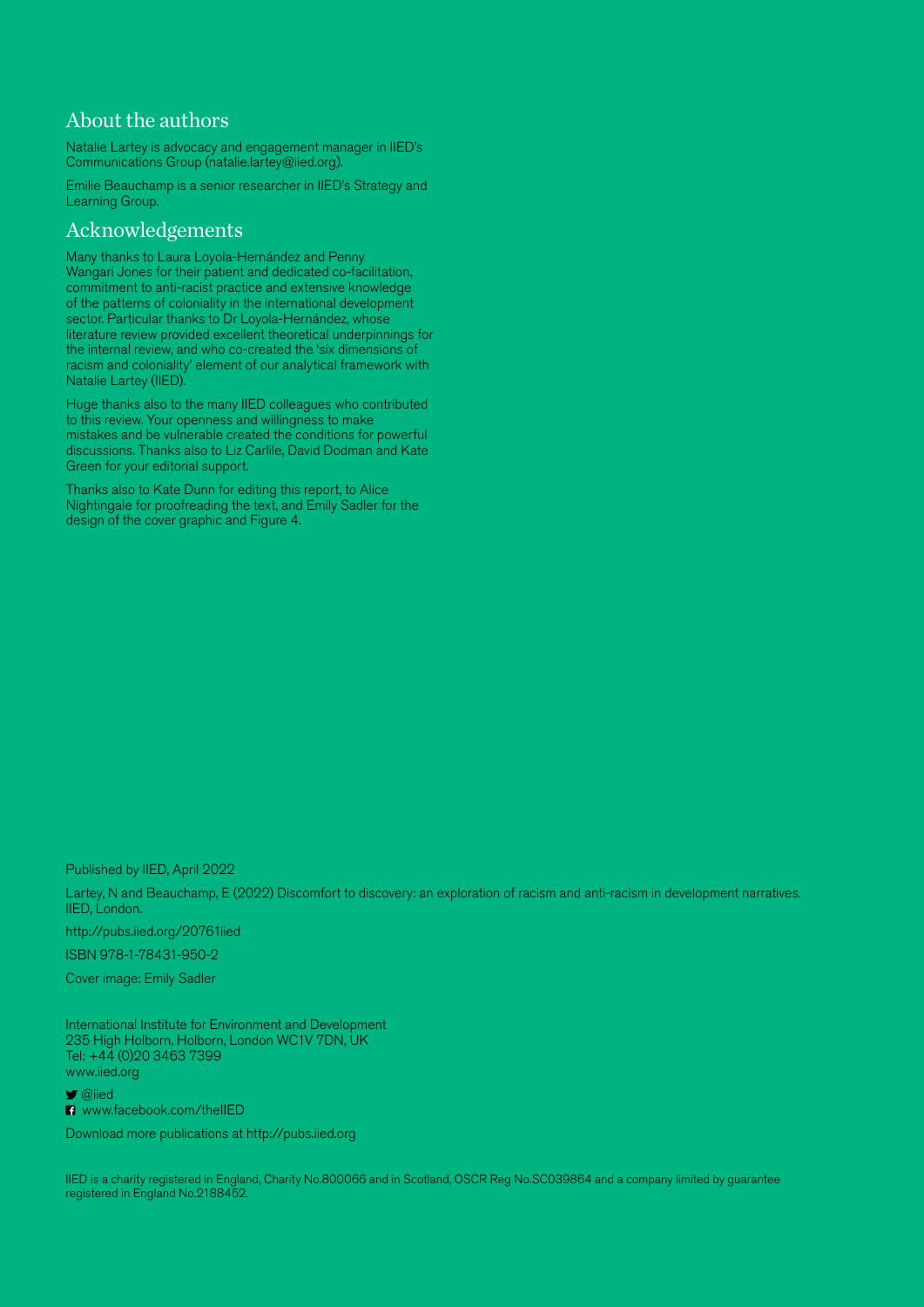In 2020/21, IIED conducted an internal review to better understand whether and how dimensions of racism play out in the narratives that it writes and publishes. With this exercise, IIED focused on exploring how far its written content acknowledges or omits historic patterns of enslavement, colonial exploitation, present day racism, and coloniality. The exercise is relevant to the wider discourse on racism in the aid and sustainable development sectors, particularly for organisations considering how internal discourse and external communications influence strategy, values and culture. The authors worked alongside experienced anti-racist practitioners to design a two-step methodology: having reviewed relevant academic literature, they developed a framework to facilitate discussions with IIED colleagues around the narratives in four communications products, including the organisational strategy. The framework identifies six dimensions of racism and coloniality that are dominant in aid and development storytelling: colour blindness, White gaze, saviourism, eurocentrism, neutrality, and exclusion. This evaluation shares findings from those discussions, exploring which dimensions participants found most prevalent in the communications they analysed. The review succeeded in starting a valuable process of reflection; it also revealed that the narratives IIED uses to communicate its work do not sufficiently acknowledge how patterns of coloniality and racism impact on the sustainable development challenges that the organisation works on. This evaluation concludes with a roadmap for change that sets out the actions IIED will take based on the review.

#### **Contents**

| <b>Summary</b>                                                             | 2  |
|----------------------------------------------------------------------------|----|
| 1 Introduction                                                             | 4  |
| 2 Methodology                                                              | 5  |
| 2.1 Limitations and challenges                                             | 6  |
| 3 Understanding racism and how it is reproduced                            | -8 |
| 3.1 What is racism?<br>3.2 Origins of aid and development, and legacies of | 8  |
| racism                                                                     | 9  |

| 3.3 Racism and anti-racism in narratives       |    |  |
|------------------------------------------------|----|--|
| <b>4 Results</b>                               | 13 |  |
| 4.1 Results from analysing each content sample | 13 |  |
| 4.2 Trends and IIED mandate analysis           | 17 |  |
| 5 Conclusions                                  | 20 |  |
| 5.1 Roadmap for change                         | 20 |  |
| <b>References</b>                              | 23 |  |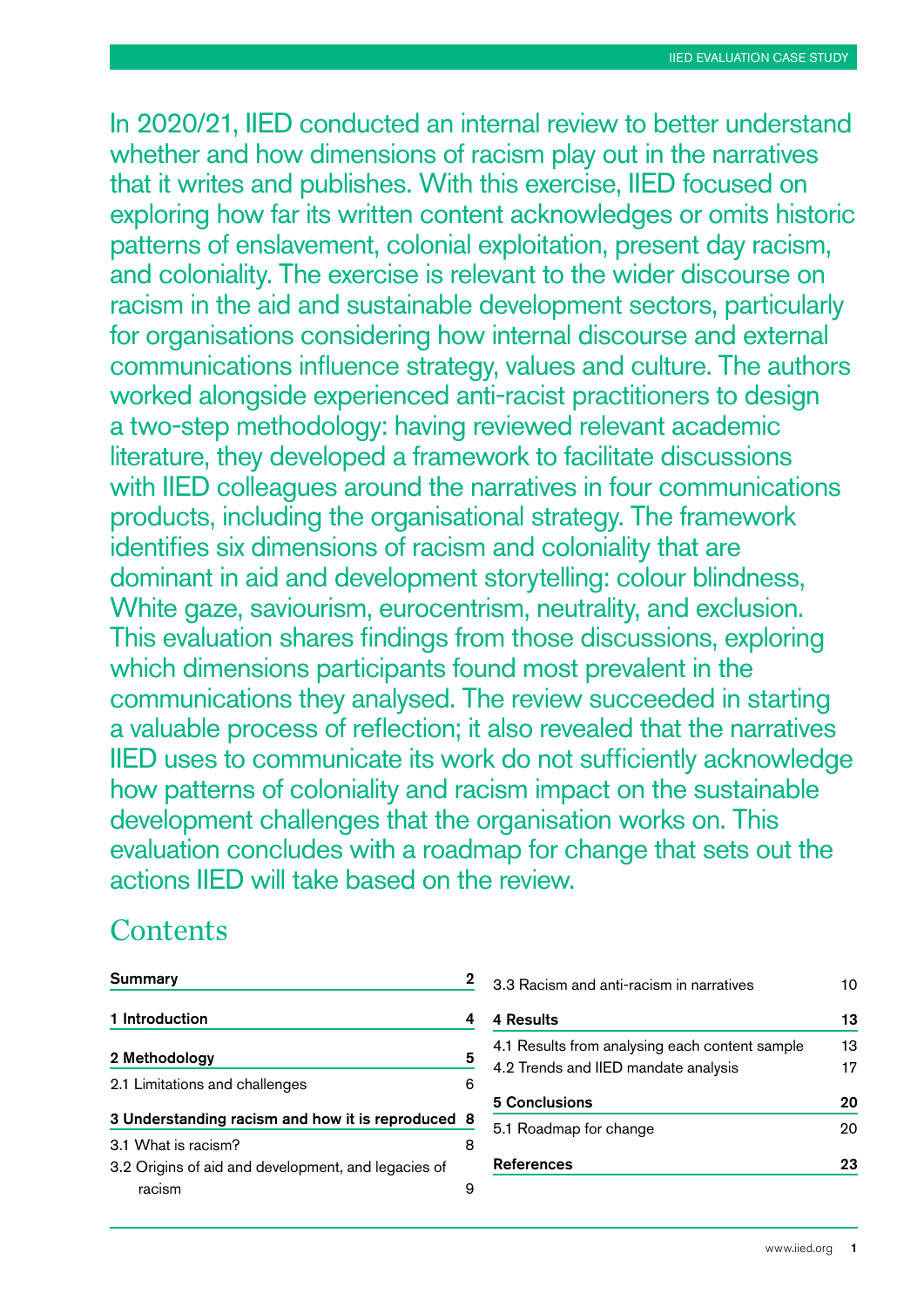## <span id="page-3-0"></span>Summary

IIED is a research institute focused on global sustainable development challenges. We act on behalf of donors and in partnership with organisations such as civil society, governments and other research institutes. Many of the issues we work on, including poverty eradication, are rooted directly or indirectly in systems of oppression born of the transatlantic trade in enslaved peoples and colonial exploitation. As a research institution working to achieve social and economic justice, this review explores the extent to which we sufficiently acknowledge historic patterns of enslavement, colonial exploitation, present-day racism and coloniality in our content on sustainable development.

This report shares results from a 2020/2021 IIED internal review in which staff explored whether/how our storytelling and narratives reproduce racism through racialised or colonial tropes. We delved into this topic by first better understanding the dimensions of racism currently playing out in IIED storytelling and narratives. Focus groups made up of staff then reviewed four samples of published IIED content to assess whether they reflected these dimensions, leading to fruitful, if uncomfortable discussions.

> "We wanted to reflect with colleagues on possible racism in ourselves, the institution and the development and aid sectors generally"

The review was not designed to look for hard and fast truths about our content. Rather, we wanted to reflect with colleagues on possible racism in ourselves, the institution and the development and aid sectors generally by examining what we publish and promote. The review is part of IIED's internal evaluation mechanism for 2020/2021. It is one of many IIED initiatives designed to progress anti-racism institutionally and across our activities, and represents a small step in openly discussing racism both inside and outside the organisation.

This project was an IIED priority for 2021/22 because written and visual communications are a critical part of our practice and culture. Writing and the field of communications more broadly frequently mirror

organisational and individual worldviews and belief systems and are a dominant tool of coloniality.

This review was led by a small internal team made up of the advocacy and engagement manager from our communications team and a senior researcher from our strategy, learning and evaluation team. They brought their collective experience in racial representation in communications and internal-review methodology. We worked with anti-racist practitioners Laura Loyola-Hernández and Penny Wangari to deepen our knowledge of the existing academic literature on racism in aid and development practice and storytelling. They also worked with us to develop a framework, validated by IIED colleagues, to facilitate internal discussions on racism and our own narratives.

The framework consists of a set of six dimensions of racism and coloniality, a research question and related prompts to guide review participants' analysis of each narrative. The six dimensions of racism and coloniality in aid and development narratives are as follows (for full definitions of these categories see Table 2 on page 12):

- Colour blindness
- White gaze
- Saviourism
- Eurocentrism
- Neutrality, and
- Exclusion.

The four focus groups used the framework to analyse the narratives found in four samples of content from across IIED's research groups: a blog post, a video, a policy briefing and an IIED strategy document.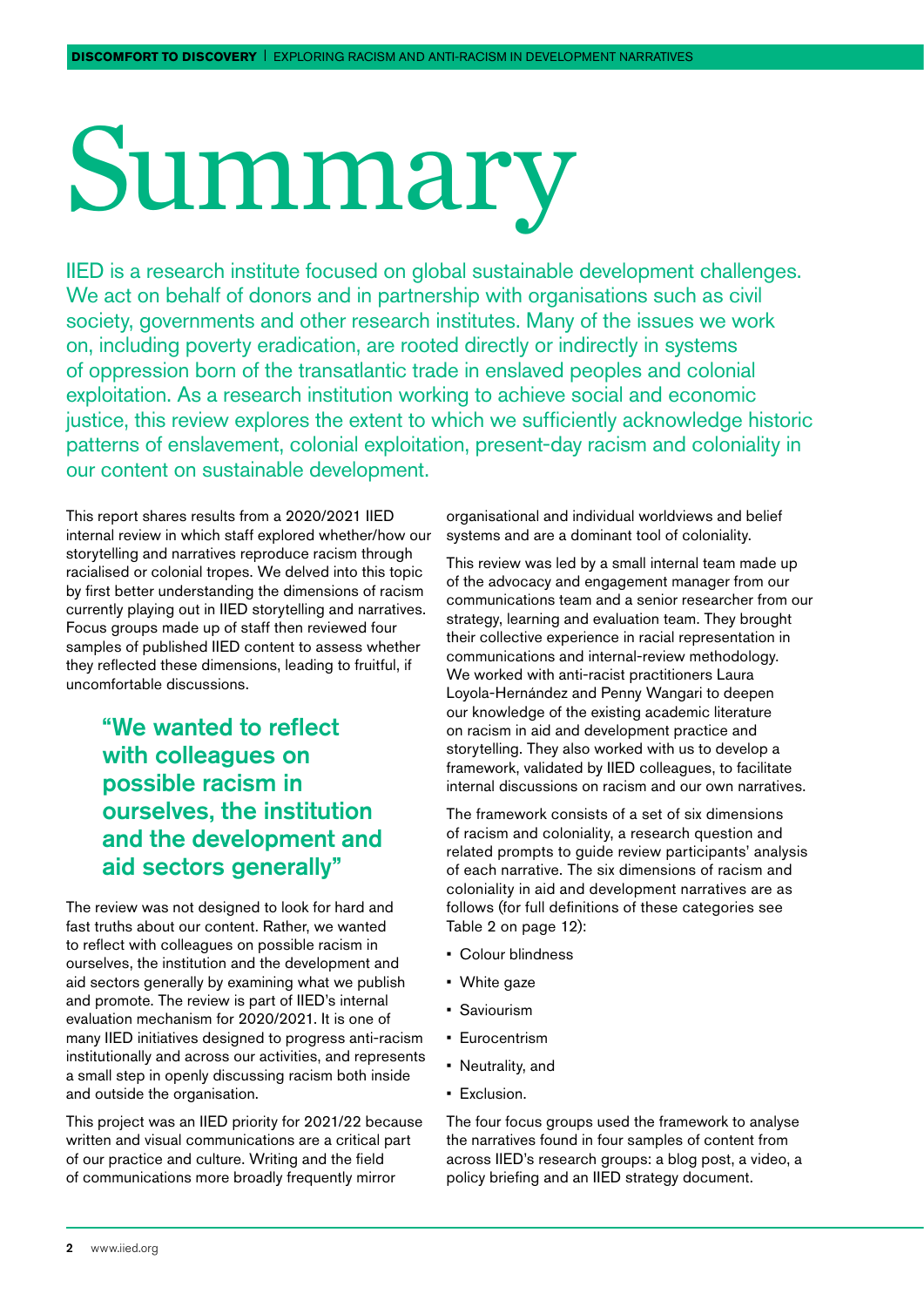We wanted the focus groups to assess each content sample not as a single story, but rather to review the deeper narratives running through each. We defined a single story as standalone content, whereas a narrative is a system of stories shaped both by authors within the system and their audience. Within this definition, the review participants explored whether and how racial bias shaped IIED content as it was produced and received.

Each focus group considered one content sample, identifying and discussing any dimensions of racism therein. Even though the content explicitly communicated progressive agendas, our reviewers found at least one dimension of racism implicitly present in each communications product.

We present the results in two sections.

First, we report on the focus group discussions of each content sample. The groups:

- Used the narrative analysis framework to discuss any dimension of racism in the content
- Explored the internalised, often-unconscious nature of racism and how it unintentionally manifests in data gathering, writing and/or other content-creation processes, and
- Offered insights into how context plays into one's understanding of the nuanced meanings of content when exploring issues such as racism and its intersecting oppressions.

Second, we look at the dimensions of racism identified by the focus groups as most prevalent across the four content samples. And we explore how these prevalent dimensions relate to the three pillars of IIED's mandate: connecting through partnerships, generating new evidence and improving capacities.

Through this content review we found that in communicating IIED's work on sustainable development we do not sufficiently acknowledge historic and present-day patterns of coloniality and racism. Also, some representations of ourselves and others perpetuate racialised ideas linked to power/lack of power; some portrayals centre White voices while marginalising or excluding voices of people of colour.

We conclude the review with a roadmap for change. This sets out the actions we will take based on the findings and the discussions that informed them. We recognise that the review process and the work to follow will require all of us at IIED to reflect on both our personal and professional selves, causing discomfort while also leading us toward great discoveries.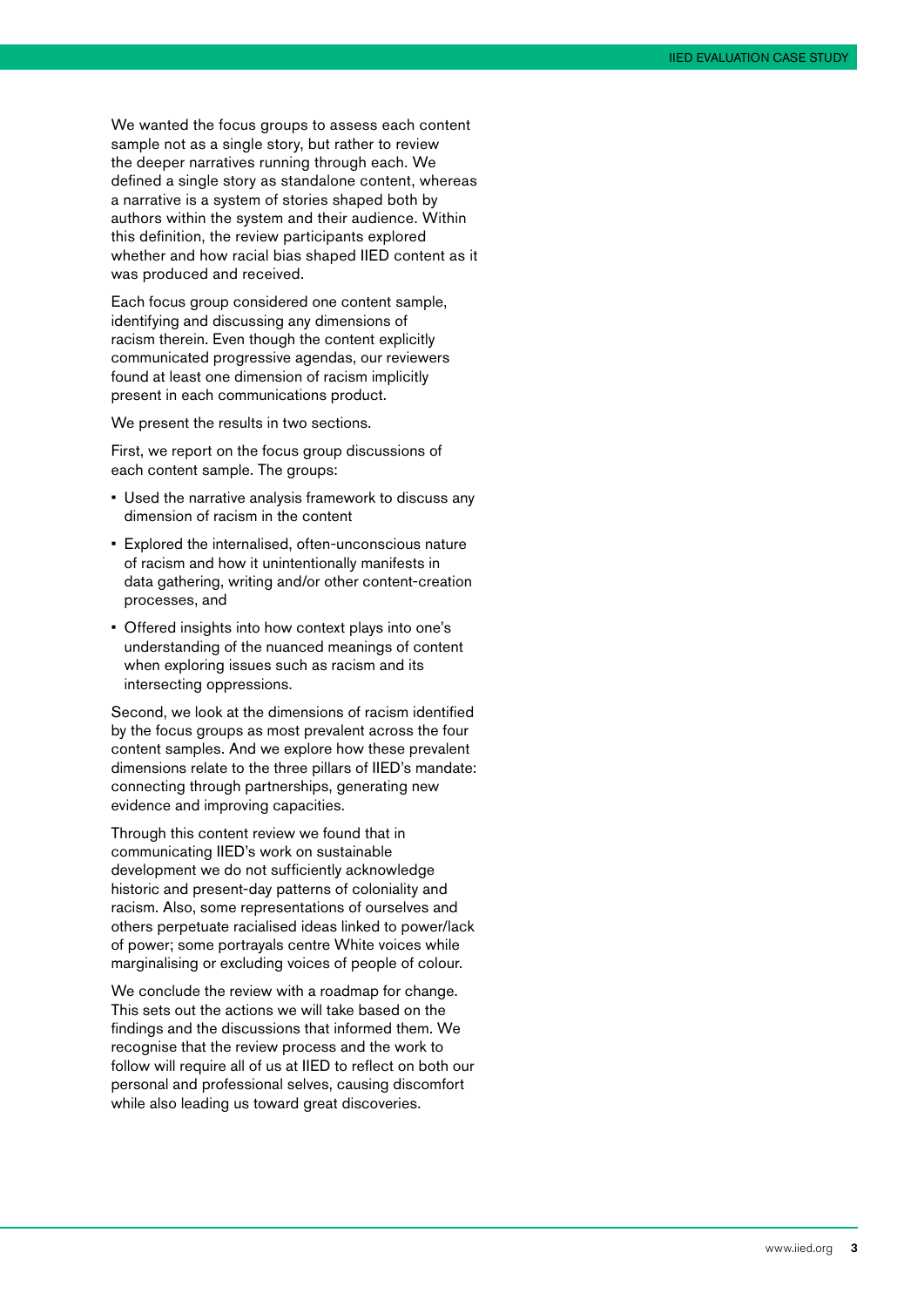## Introduction

In 2020, the Black Lives Matter movement sparked the resurgence of an international anti-racist movement that shook the world. Mass protests swept the globe as people rallied to collectively grieve and protest the deaths of Ahmaud Arbery, Breonna Taylor, George Floyd and other Black Americans killed by White police officers.

<span id="page-5-0"></span>1

Leaders in the international development and aid sectors began to pay renewed attention to the deepening global discourse on race, equity and injustice. The UK government launched an inquiry into culture and philosophy in the aid sector, with a particular focus on racism.1 NGOs published landmark reports contributing to discussions about, and action on racism and coloniality (see Box 1) in the UK aid and development sectors, including the following:

- Peace Direct<sup>2</sup> reported on decolonising aid, and
- **Bond<sup>3</sup>** issued a study on racism, power and truth; in it, Black people and people of colour shared experiences of racism within UK aid and development organisations.

Concern is present in IIED, and the aid and development sectors more generally, that racism, including coloniality and White supremacy are unspoken, veiled issues in sector culture, systems and processes. Yet neither sector has initiated sufficient debate and action to tackle racism, within organisations or in practices, nor to understand how it plays out regionally.

We hope this review will spur internal and sector-wide discourse on racism. However, it was specifically undertaken to help IIED better understand how dimensions of racism play out in our narratives, given that

#### BOX 1. COLONIALITY

Coloniality: long-standing structures, practices, and patterns of power that were put in place through colonialism and colonial governance that continue to influence social, political, economic and cultural institutions and relations in the present.

writing and other communications are a critical part of the institute's work.

The review was part of IIED's internal evaluation mechanism for 2020/2021.4 Within IIED, these discussions have increased space for naming and discussing racism in our organisation and our collective tolerance of racism appears to be significantly reduced. This surge in collective momentum gives us the confidence to share our thinking and learning more openly with others, knowing we can work together for real change.

#### "Our words can help us question our beliefs more openly."

Due to the subtle nuances in understanding and deconstructing racism, this review does not seek to identify objective truths categorising IIED content into binary good or bad examples of racist or anti-racist content. Instead, the review's value is in opening an organisation-wide discussion about racism in our narratives, storytelling and practice and to demonstrate how our words can help us question our beliefs more openly.

This report is set out in four parts:

- Review methodology
- Theories and a definition of racism in aid and development narratives
- Review results, in two sections:

a. Focus-group findings from the narrative analysis, and

b. Trends identified in the analysis and how they relate to the three pillars of IIED's mandate.

• Conclusions and a roadmap of our commitment to change.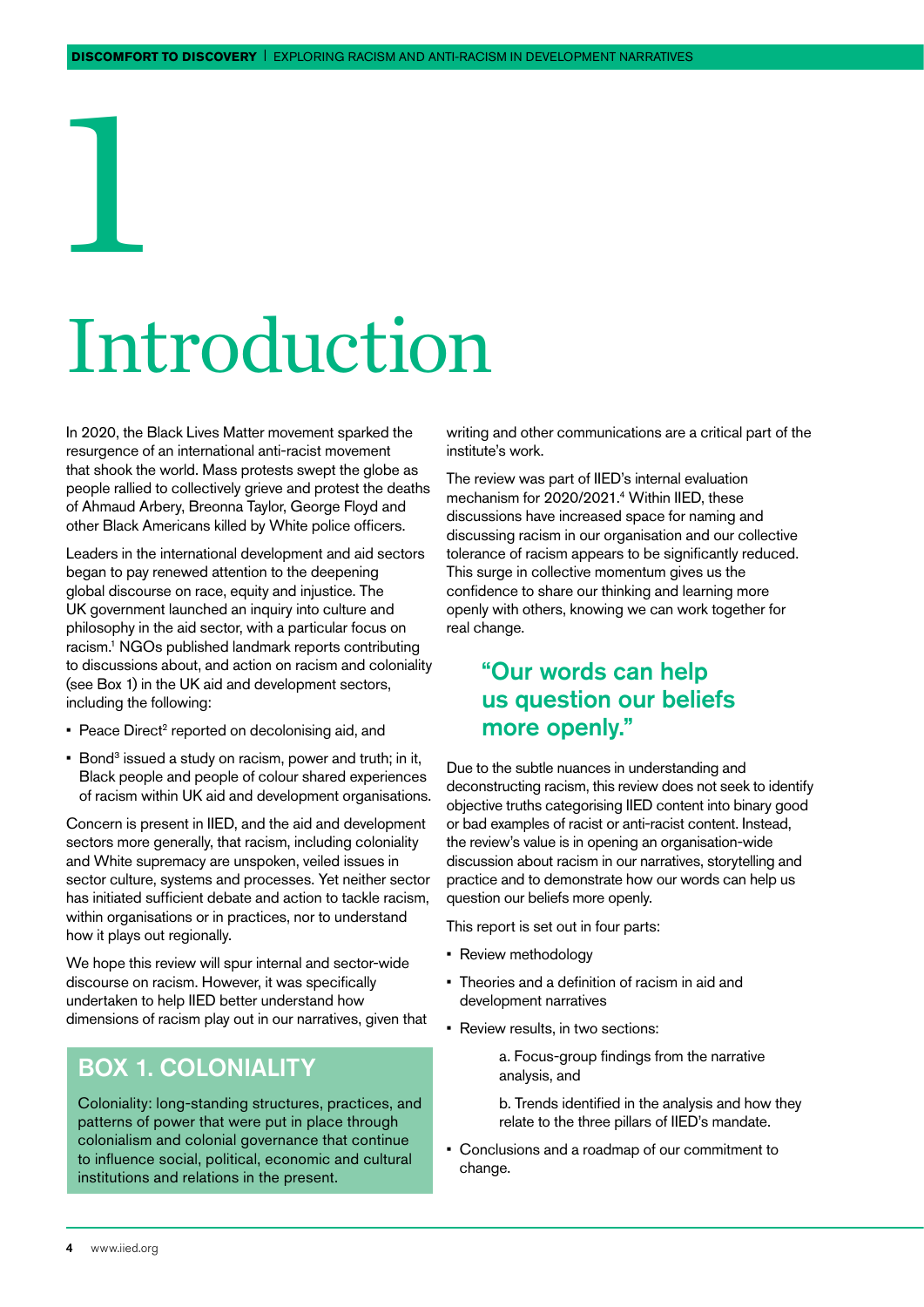<span id="page-6-0"></span>2

## Methodology

The team that developed the review process included staff from IIED's Communications Group and monitoring, evaluation and learning team, with support from two external anti-racist practitioners. An internal review process (with external support) was chosen to promote self-reflection as a means of building awareness of the issues of racism in storytelling. In planning the review, we prioritised staff engagement to establish a robust common foundation for our future anti-racist work. We used an adaptive management approach so we could adjust as we moved through the review process.

There were two successive phases to the review.

In the first phase, we reviewed academic literature on racism in the development and aid sectors, with a distinct focus on narratives. We paid particular attention to African and African-diaspora scholars, reflecting the focus of both IIED and the wider aid sector on collaboration across the continent. We then categorised racism and coloniality in aid and development narratives into six predominant dimensions (see Figure 1). These formed a central part of the analytical framework of the review and are detailed in Section 4.

We then shared the review framework across IIED for comment and validation via three 90-minute workshops, which:

> a. Established a common theoretical understanding of racism and coloniality and how they show up in internal narratives, and

b. Gave all at IIED the opportunity to shape the framework before it was finalised.

Just under half the organisation attended the workshops, facilitated jointly by the IIED review team and Laura Loyola-Hernández and Penny Wangari. During these workshops, we organised participants and facilitators into racialised groups. These were

created in recognition of the different experiences and needs of Black people, White people and people of colour when discussing race and coloniality. Participants were asked to self-identify as White and we placed them in breakout groups accordingly.

Workshop participants discussed key anti-racist terminology and shared perspectives on whether the six dimensions of racism and coloniality shared with them were the right ones for our narrative analysis process. Staff confirmed they were the right measures for IIED's first attempt at narrative analysis on this topic.

Thanks to staff input, we adjusted the framework to include a more detailed discussion of the way that race intersects with other oppressions. We also improved the list of words used as examples of the



Figure 1. Six dimensions of racism and coloniality applied in IIED content review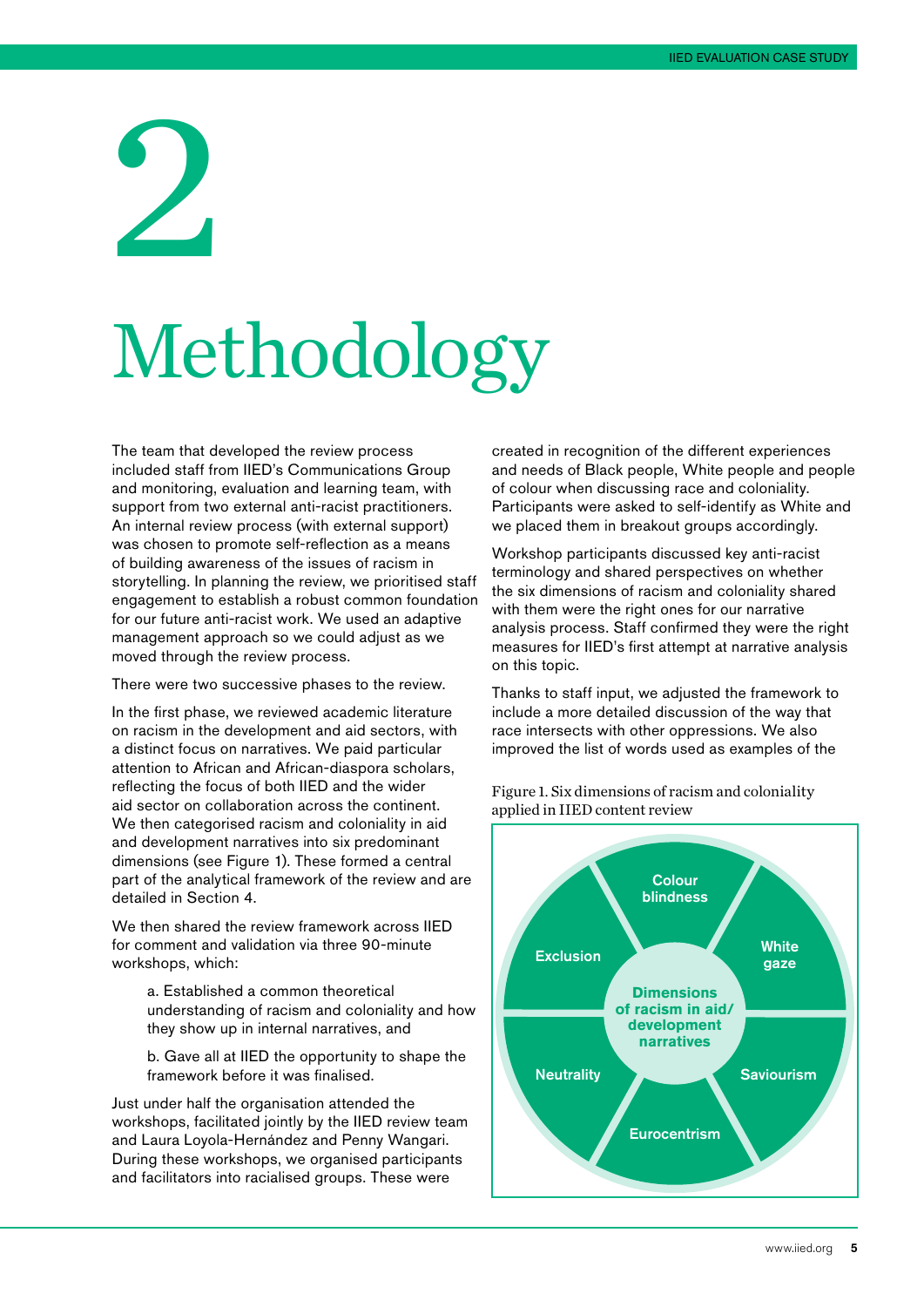#### <span id="page-7-0"></span>BOX 2. HOW WE ORGANISED CONTENT SAMPLES FOR **REVIEW**

The content reviewed by the focus groups was produced by UK-based IIED staff or co-produced by IIED and partners from Europe and the global South (see Table 1).

To select the content to be analysed under this review, we invited IIED staff to submit published samples of their work, for analysis. This 'selfselection' by content authors was necessary to ensure their willing participation in the subsequent analysis.

main dimensions of racism and provided a more detailed introduction explaining racism as a hierarchy.

Additionally, there was a strong sense among participants that this review was the start of an ongoing programme of anti-racist work within IIED, and that the framework must be applied flexibly and revised adaptively.

In the second phase, we convened smaller focus groups to apply the framework to the four content samples representing work from three IIED research groups, plus a corporate strategy (see Box 2). Because of the COVID-19 pandemic, we held these narrative analysis sessions online.

When participants applied the framework to the selected content, they first scanned and discussed the context of the piece for general meaning, before focusing on shorter sections for detailed analysis.

The research question at the heart of the narrative analysis asked:

• Does the sample of content under review reproduce any of the dimensions of racism in the framework, and how?

We encouraged the groups to explore that main question by using these discussion prompts (see Figure 2):

> i. What are the common themes, both implicit and explicit, in the content and how did language, image or data shape the content's meaning?

ii. Who is central or peripheral in the content? What is being said and not said? Is there anyone or any story that is hidden or silenced?

iii. What does the content say about what IIED is and who our staff are? How does it serve us? What does the content say about who other people are? How does it serve them?

iv. Choose two or three words to describe the type of narrative present in the content and share perspectives on the narrative's consequences in relation to racism.

We ensured the discussion spaces were places for open and brave exchange. We encouraged focus group participants to speak honestly, raising and addressing constructive challenges. Participants used the process to explore power relations between those featured in the content, those creating it and those consuming it. They recognised that producing narratives is a political process in which people choose which stories will be told and which will not.

Finally, we sought IIED executive validation of the review findings. We shared review methodology, results and recommendations with IIED's leadership for discussion, validation and an institutional response.

#### 2.1 Limitations and challenges

This review is a first step forward in better understanding how racism plays out in IIED content. We recognise its limitations, including:

- Content selection. Self-selection was useful in capturing some of the diversity of IIED's knowledge and communications products. But it meant all samples came from staff with an existing interest in tackling racism in their own practice.
- Time. We only analysed short sections of the longerformat documents.
- Sample size. While the four content samples reviewed were as widely representative of IIED's work as possible, it was a small pool. We would gain a deeper understanding of where we perpetuate racist tropes by examining more content more deeply.
- Staff-only engagement. Due to time, logistical and budgetary constraints, the focus groups consisted of IIED staff only (see Box 3).



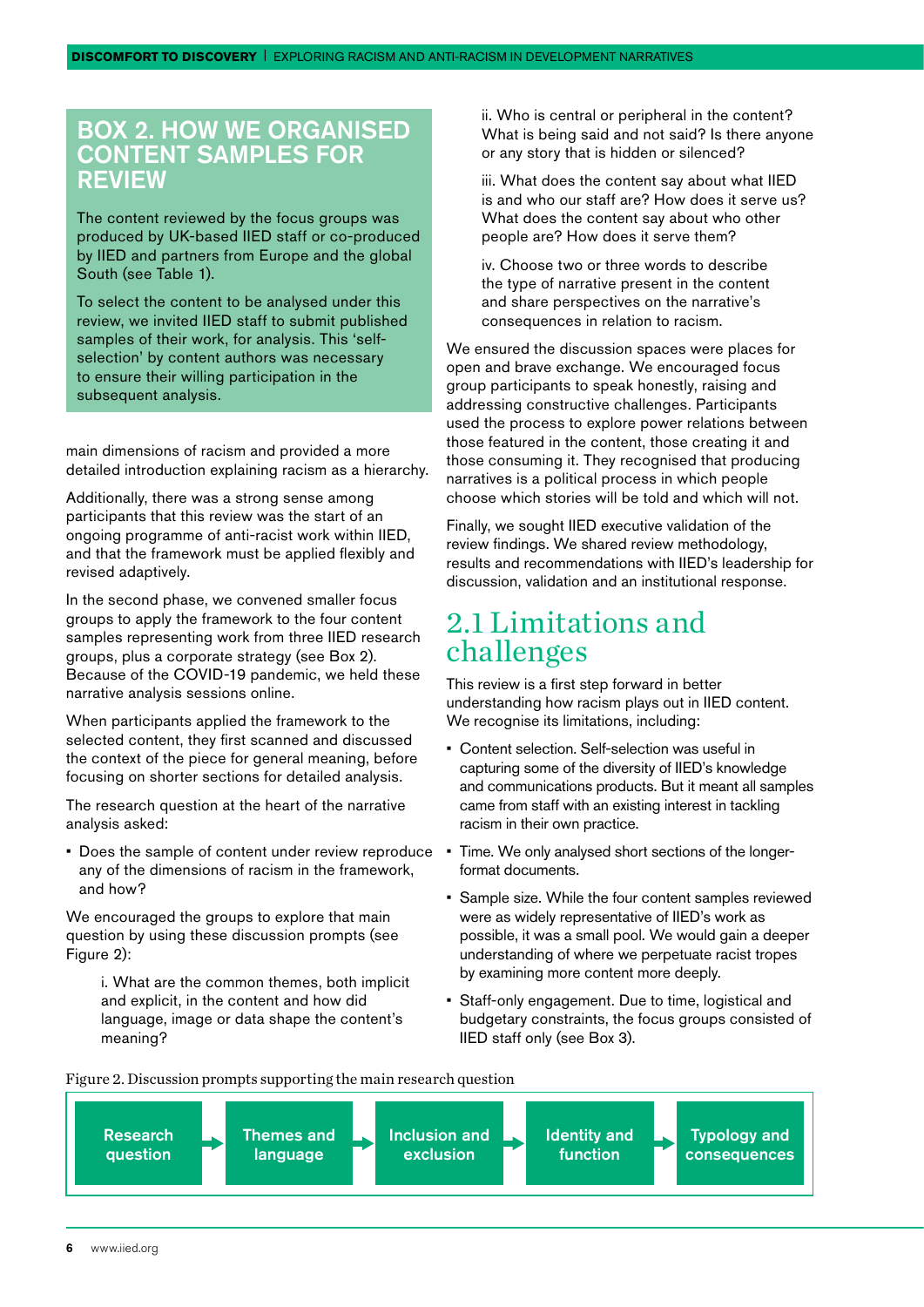| <b>IIED GROUP CONTENT</b>                |                                                                                                              | <b>CONTENT DESCRIPTION</b>                                                                                                                                                                                                                                                                           | <b>INTENDED</b><br><b>AUDIENCE</b>                                                                                                                                 |
|------------------------------------------|--------------------------------------------------------------------------------------------------------------|------------------------------------------------------------------------------------------------------------------------------------------------------------------------------------------------------------------------------------------------------------------------------------------------------|--------------------------------------------------------------------------------------------------------------------------------------------------------------------|
| Climate<br>Change<br>Group               | Locally led<br>adaptation to<br>climate change: the<br>start of a 10-year<br>learning journey<br>(blog post) | The blog post discusses eight principles<br>for delivering locally led adaptation to<br>climate change. The blog was part of<br>the long-standing work programme,<br>Money Where It Matters, and<br>galvanised support for these principles<br>amongst development institutions and<br>organisations | International and bilateral<br>donors in the climate<br>finance sector; other<br>international NGOs<br>operating in climate<br>finance                             |
| Director's<br>Group/<br>Communications   | Make Change<br>Happen (MCH)<br>document<br>(strategy)                                                        | The MCH strategy is the corporate<br>communications document that sets out<br>IIED's priorities and vision for<br>2019-2024. We analysed the<br>introduction                                                                                                                                         | Current, past,<br>prospective donors and<br>partners; peers; general<br>development and aid<br>sector parties                                                      |
| Shaping<br>Sustainable<br><b>Markets</b> | Life Beyond Maize<br>(video)                                                                                 | The video raises awareness of maize<br>monocropping in Zambia. It was<br>co-created by IIED, HIVOS Southern<br>Africa and a Dutch production company<br>for a four-year programme called<br>Sustainable Diets for All (SD4A)                                                                         | Food system change<br>specialists in the<br>sustainable development<br>sector; researchers; civil<br>servants; programme<br>leads and staff; advocates;<br>funders |
| Human<br><b>Settlements</b><br>Group     | Towards holistic<br>solutions to<br>Nairobi's affordable<br>housing crisis<br>(policy briefing)              | The policy brief sets out the main<br>issues of low-quality housing in Nairobi,<br>including barriers to access, and outlines<br>a range of affordable, holistic solutions to<br>the city's housing crisis                                                                                           | Donors in the sustainable<br>settlements sector; peers<br>and practitioners                                                                                        |

Table 1. Overview of IIED content used for narrative analysis

#### BOX 3. CREATING 'SAFE ENOUGH' SPACES FOR RACISM **DISCUSSIONS**

The focus groups consisted of IIED staff only, in line with anti-racist practice which encourages people and organisations to share self-reflection and critique before asking for partner or external contributions. We also took this decision due to time, logistical and budgetary constraints, after considering the importance of taking the time to build and establish 'safe enough' spaces for partner discussion.

As is usually the case in discussions of race, there were instances when Black staff and those of colour expressed frustration while White staff evinced fragility. We anticipated the discomfort, distress and other emotional impacts of this anti-racist work. The facilitators kept the groups' focus on listening and ensuring participants had equal opportunities to engage in discussions. The involvement of experienced anti-racism practitioners was critical in facilitating spaces 'safe enough' for challenging exchanges.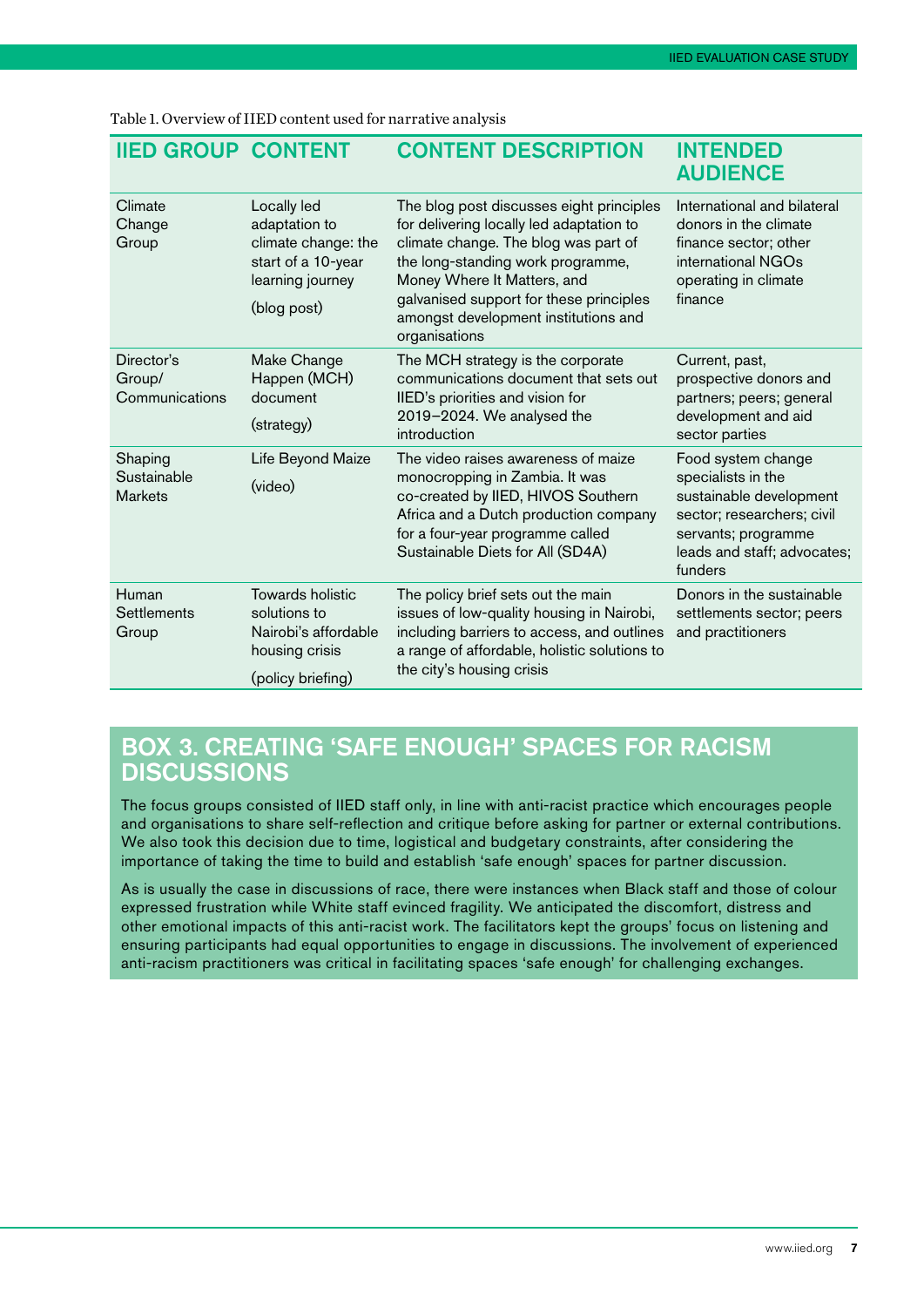# <span id="page-9-0"></span>3

### Understanding racism and how it is reproduced

This section outlines the theories underpinning the review's definition and understanding of racism within the development and aid sectors, particularly in relation to narratives. Our definitions are drawn from the literature review that preceded this work and narrative analysis theory. Here we also reflect on how racism is reproduced through the process of creating content.

#### 3.1 What is racism?

In our review, we defined racism as a social, economic and political hierarchy positioning White people at the top and Black people and people of colour at the bottom. This racial hierarchy underpinned European-led enslavement and colonisation, resulting in multiple forms of exploitation and brutality across geographies. Ndlovu-Gatsheni describes this hierarchy: "In this



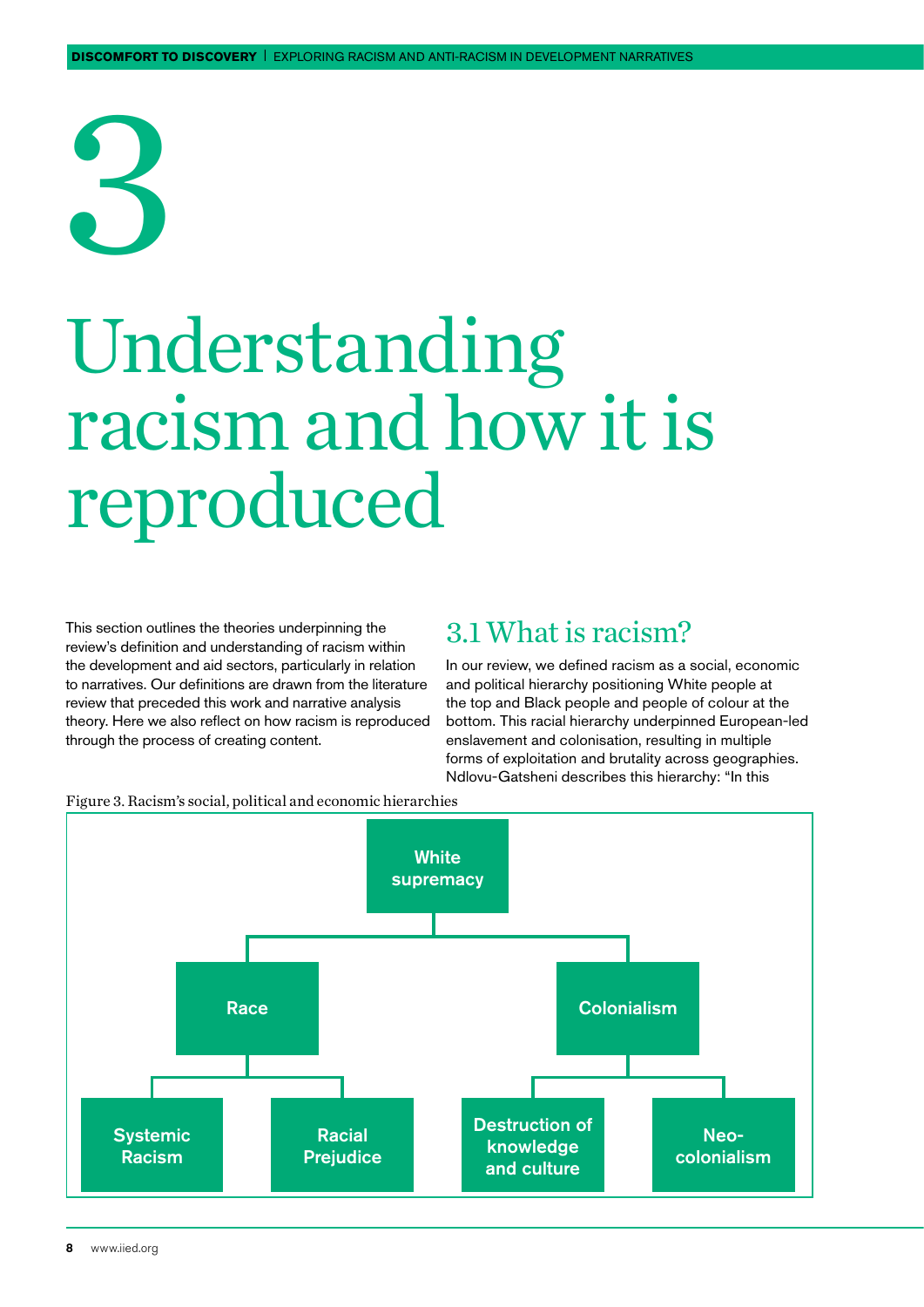<span id="page-10-0"></span>scheme of things, those people with Black pigmentation were pushed to the lowest echelons of the invented pyramid of the human species" (see Figure 3).5

Our review did not explore all forms of slavery and colonialism; this background is indicative rather than comprehensive. The review team focused on developing a robust understanding of the origins of racism, in particular the transatlantic trade in enslaved peoples spanning Europe, sub-Saharan Africa, the Caribbean and South America.

#### History and theory underpinning our definition

The trade in enslaved peoples categorised Black people and people of colour into racial groups that dictated rights, labour roles and social, economic and political access. Lavalley and Robinson Johnson state that anti-Blackness that systemically and continuously dehumanises and marginalises Black people today is a product of the racism and hierarchies that dominated the 'slave trade' and colonisation.6

The transatlantic trade in enslaved people, and European colonial rule, heralded a militarised and violent exploitation of sub-Saharan Africa, the Caribbean and Latin America, lasting hundreds of years. While colonialism and slavery went hand-in-hand in many places for centuries, colonialism persisted long after the official end of the transatlantic trade in enslaved people. Strategies that created wealth by trafficking enslaved people who produced crops and goods slowly came to an end. They were replaced by policies that colonised regions in order to control the land, labour and resources needed for the same production. Rodney states, "It was economics that determined that Europe should invest in Africa and control the continent's raw materials and labor. It was racism which confirmed the decision that the form of control should be direct colonial rule."7

Alongside economic exploitation, colonial rule repressed and destroyed the knowledge and culture of the colonised, again systematically damaging Black people and people of colour. De Sousa Santos, who coined the term 'epistemicide', argues the erasure and disruption of knowledge and practices meant losing languages and ways of building societies and economies.<sup>8</sup> It destroyed spiritual practices that governed ways of relating to and living in harmony with nature. Tuck and Yang note that this relegation of land and sea to exploitable economic commodities is particularly relevant to international development practice.<sup>9</sup>

Epistemicide (see Box 4) set the scene for the dominant depiction of South American, Caribbean and African people as lacking civilisation, as the 'other' or 'inferior', and European society as 'ideal'.10 Said explains how European colonisers maintained and grew their control over colonised countries by perpetuating negative and

#### BOX 4. EPISTEMICIDE

Epistemicide is the destruction of Indigenous knowledge around the world.

It is used within the context of colonisation which, through oppressive laws, policy and practice eradicated the routine use of Indigenous ways of living with natural world.

inaccurate portrayals of the people of these regions in TV, film and literature, while elevating the position of White people.

The privileged 'normative' position that White people enjoy today is, Mingolo states, based on two paradigms critical to maintaining racism:

1. Knowledge systems that centre European and Western beliefs and prejudices, and

2. European and Western cultures that deem themselves the dominant measure of who is human, civilised, knowledgeable, developed and modern.11

These paradigms – which may be evident in IIED's work – position Black people and people of colour as the other or inferior so that Whiteness is the norm and White people are perceived as being without race. These ideas inform how our review understands 'White supremacy' — not as an extremist viewpoint but as a widespread positioning of White people at the top of racial hierarchies.

#### 3.2 Origins of aid and development, and legacies of racism

International development and aid emerged at the end of World War II as European colonialism fell and the era of independence emerged, characterised by neo-colonialism. The United Nations formed in 1945 to maintain peace and "achieve international co-operation in solving international problems of an economic, social, cultural or humanitarian nature".<sup>12</sup> It established specialised agencies to look at various development issues and later in the 1980s created the World Bank to tackle the specific goal of solving poverty.<sup>13</sup> Development and aid approaches were very much based on European and Western paradigms and were dominated by White practitioners.

Arguably, the distinct field of international development arose from the spoils of war, the colonial era and the resulting power imbalances. Escobar describes this moment in history as one when, "at a stroke much of the world (mostly Black, Brown, Asian and Latino peoples) was framed as 'underdeveloped' or somehow inferior to its 'developed' counterpart dominated by White people.<sup>14</sup>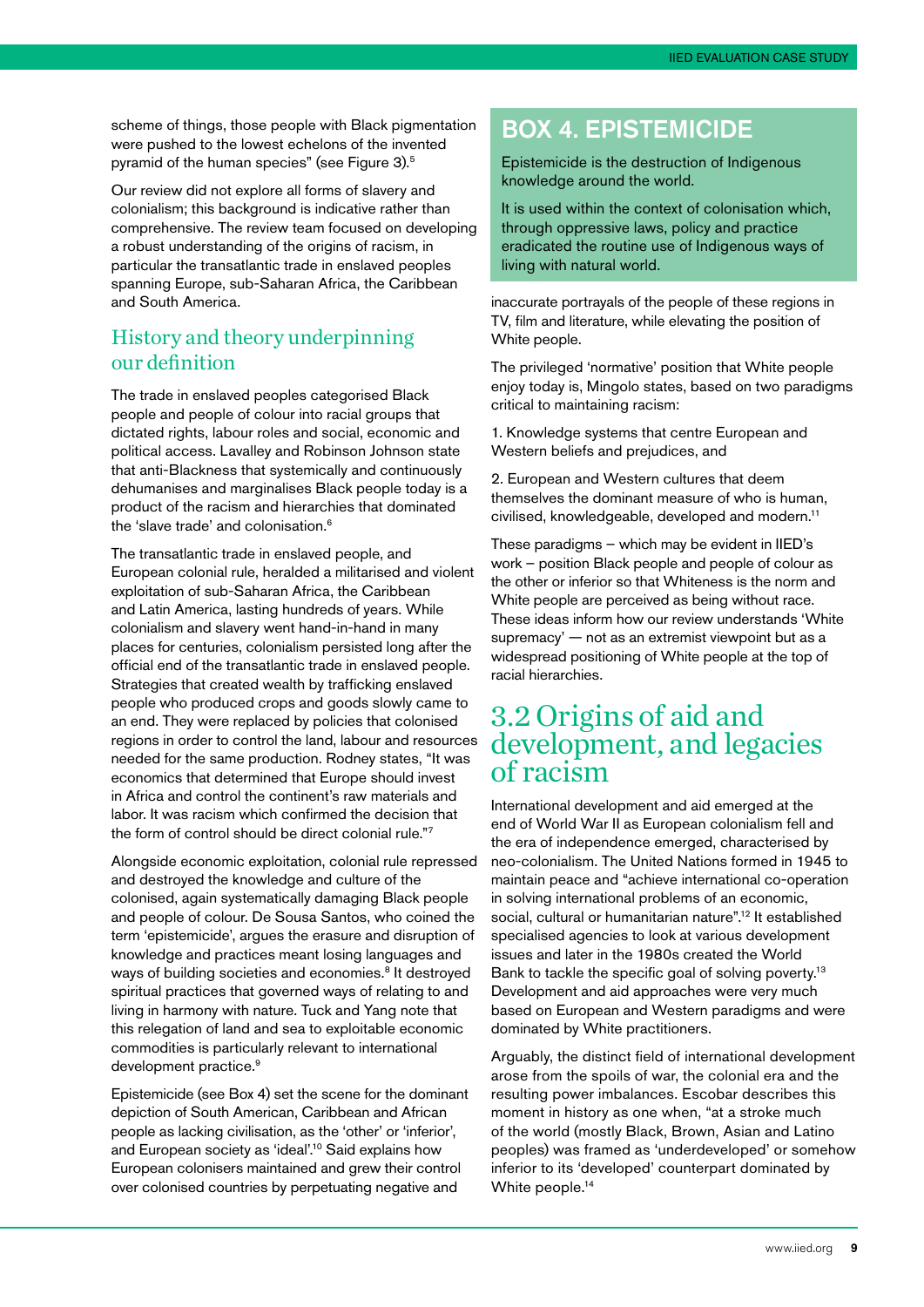<span id="page-11-0"></span>The very terms 'developed' and 'underdeveloped' that underpin our sector imply superiority and inferiority. Rodney states, "The association of wealth with Whites and poverty with Blacks is not accidental. It is the nature of the imperialist relationship that enriches the metropolis at the expense of the colony, namely it makes the Whites richer and the Blacks poorer."15

Yet within the Northern development and aid sectors, this vital link is rarely made. Rodney suggests this problematic denial is linked to language: the use of 'development' as an economic term without appropriate context. Partnered with the use of metrics such as gross domestic product to ascribe value,<sup>7</sup> development language suggests numbers are neutral and universal, without addressing the systemic world orders impacting northern and southern economies.

Critique of the development sector, which began in the sector's early days, often focused on the perceived 'natural' order of progression from 'underdeveloped' to 'developed'. It ignored the particular geopolitical circumstances that resulted in the oft-cited economic transformation of, for example, Singapore and South Korea to high-income nations. There was little critique of racism in development until the 1950s and 1960s when Fanon<sup>16</sup> and Thiong'o<sup>17</sup> began linking racism, global wealth and poverty, followed by Rodney.

Today, female scholars and activists who lead discussion of the racialised and racist nature of development are on the rise. In 2020, Neajai Pailey coined the term the 'White gaze' of development — measuring Black people and people of colour against a perceived higher standard of Whiteness and finding them severely wanting.18 Pailey describes our continued use of binary language as routinely communicating the White gaze. This includes using juxtapositions such as developing versus developed, industrial versus agrarian, local versus global, and global South versus global North, where racially polarised global inequalities are implicit in all.

Pailey also spotlights development-sector language terming Indigenous, non-colonial institutions as 'informal' and compares them with 'formal', Western institutions. Many fail to realise those so-called informal institutions often wield more power and clout than the formal ones.<sup>18</sup>

Arnall is another female scholar contributing to sector discussions on racism. She states that the development and aid sectors' largely exclusive dependence on scientific solutions to development represents an economic, social and political asymmetry that generates "one-size-fitsall development recipes". These focus on concepts everyone can ostensibly agree on. While they help tackle intractable issues, they also "deflect attention from the economic and political reforms needed for lasting structural change."<sup>19</sup>

This reliance on hard science and avoidance of political and economic reform shapes who is seen as an expert in tackling imbalances in wealth and poverty — a front-and-centre concern in our review of racism and coloniality in development. All affect who gets funding, who delivers development and aid programmes and, ultimately, who leads the process of development. From this starting point, White people, Black people and people of colour have bought into the idea of White saviourism. It is the belief that White people have the capacity to end poverty, tackle climate change and 'save' Black women and children from desperate hunger, conflict and violence.<sup>20</sup>

Kothari's writing on the professionalisation of the development sector touches on this challenge, very much at the heart of our review, of deciding who is a development 'expert'. She discusses how many actors in the sector use their status as expert to sidestep scholars who have documented the colonial root causes of poverty. Kothari states this happens "often because of who experts are and where they come from. Their heritage allows them to legitimise their interventions by valuing their particular technical skills and reinforcing classifications of difference between the 'developed' and 'developing' worlds".<sup>21</sup>

Each scholar cited in this section highlights a common problem, that of 'Whitewashing' at best, and denial at worst of the racism and colonial legacies at the root of poverty and global inequality. We have discussed the systemic, structural nature of racism and coloniality and the ways racist and colonial tropes have filtered into the development and aid sectors. The following section looks at the role of development narratives in perpetuating these tropes.

#### 3.3 Racism and anti-racism in narratives

We asked the focus groups to assess each content sample not as a single story, but rather to review the deeper narratives running through each. The distinction between narratives and single stories is important. Ruston defines narratives as a system of stories that hang together and provide a coherent worldview. He argues that people use narratives to understand themselves, other people and how the world works. Ruston characterises single stories as self-contained, having a beginning, middle and end, with a single thread linking storyteller and subject,  $but - crucially - the audience plays no part. He also$ argues the power that narratives hold to shape beliefs and actions stems from two connected components:

- The stories/what is told (the data), and
- How the stories are told (the pattern).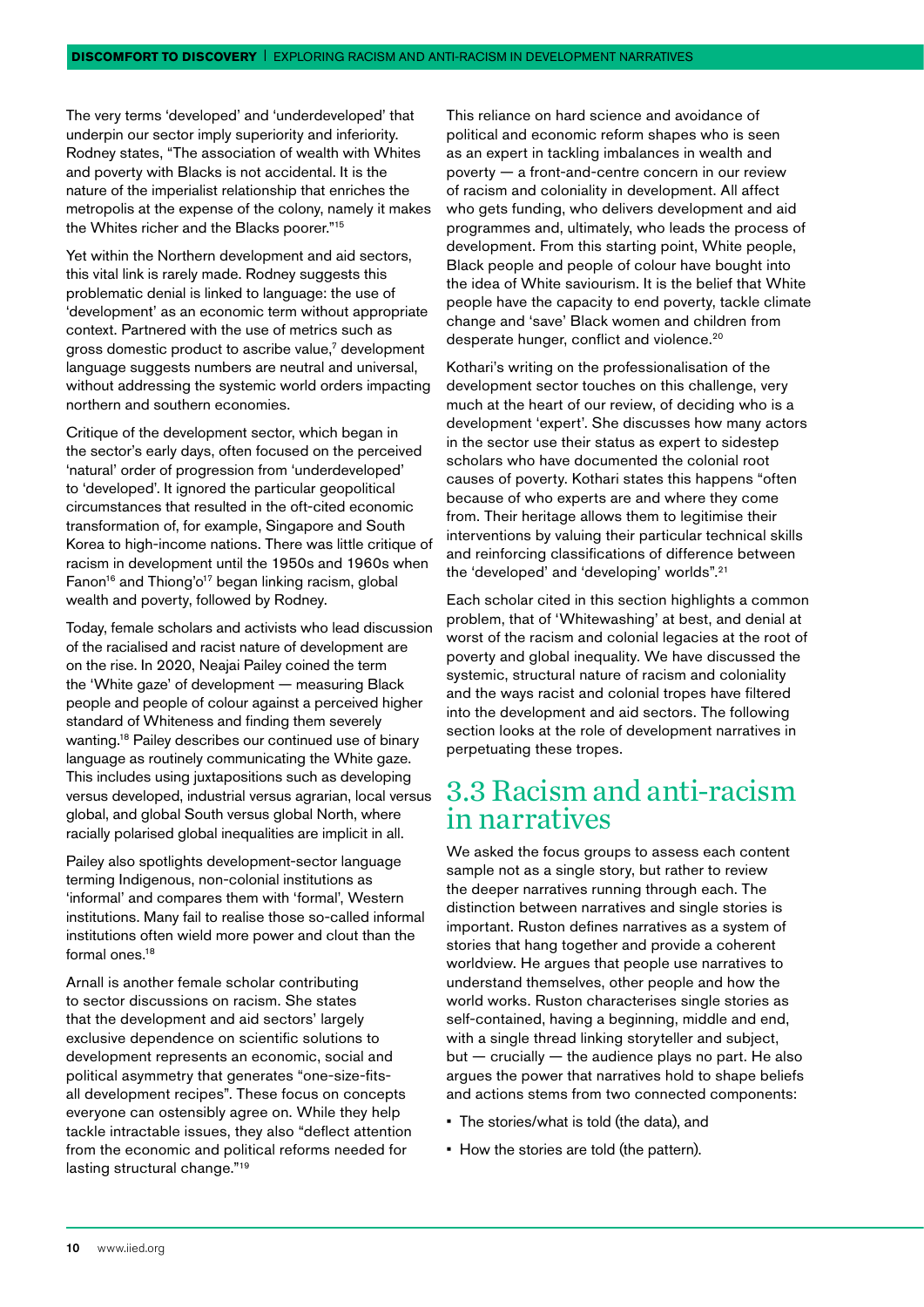The process of mapping the data to the patterns happens repeatedly, often unconsciously, and continuously. For example, a story includes an event, people and a series of actions that resonate universally, but it can be told in many ways. The pattern, which is how stories are told, is informed by the storyteller's upbringing, culture, education and experience (see also Figure 4).<sup>22</sup>

One story included in this review describes efforts by IIED and partners to get international climate finance to communities in the global South. But within that individual story, the author may unconsciously convey  $-$  and the audience may absorb and later act upon  $$ hidden narratives such as that Western NGOs must save local communities (saviourism).

Our racialised ideas about ourselves, others and how the world works also affect how stories are told and drive narratives told again and again using different story details (data) each time. Kendi states that over the last several hundred years, through to the present day, Western society has created narratives that we receive in our upbringing, education and life experiences that justify and uphold harmful and racist systems and

structures. He argues that to be anti-racist we must replace narratives that perpetuate racist and colonial tropes with narratives that name and explain structural and systemic racism. This is particularly important because most racism is hidden, unmentioned or expressed in explicitly discriminatory practice.<sup>23</sup>

We used both our theoretical understanding of racism and colonialisation and our understanding of how narratives forge beliefs to develop the review framework. Content producers can use the framework to better understand whether or how racism is woven into their existing work and to ensure future work is actively antiracist. The framework includes six dimensions of racism and coloniality that evidence suggests are common to aid and development narratives. Each dimension is distinct but all are interrelated (see Figure 1 in Section 2 on methodology).

Table 2 describes the dimensions and provides examples of language and framing found in narratives that reproduce each one.



Figure 4. How hidden narratives run through stories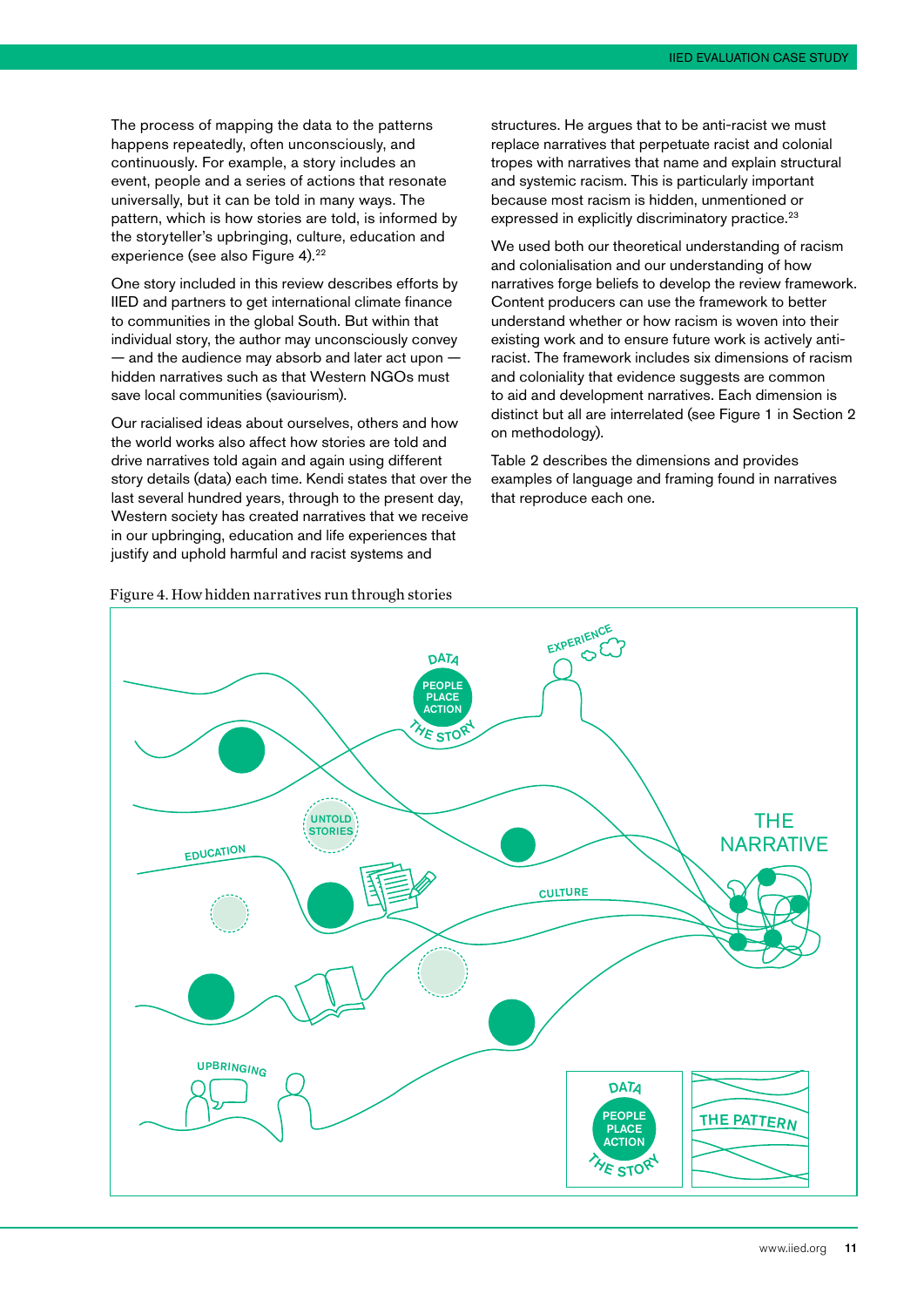Table 2. Descriptions of the dimensions of racism in aid/development narratives

| <b>DIMENSION</b> | <b>DEFINITION</b>                                                                                                                                           | <b>CHARACTERISTICS</b>                                                                                                                                                                                                                                                                                                                                                                             | <b>LANGUAGE OR</b><br><b>FRAMES</b>                                                                                                                                                           |                                                                     |
|------------------|-------------------------------------------------------------------------------------------------------------------------------------------------------------|----------------------------------------------------------------------------------------------------------------------------------------------------------------------------------------------------------------------------------------------------------------------------------------------------------------------------------------------------------------------------------------------------|-----------------------------------------------------------------------------------------------------------------------------------------------------------------------------------------------|---------------------------------------------------------------------|
| Colour blindness | Fails to<br>acknowledge<br>racism and racial<br>difference                                                                                                  | • Avoids or fails to reference racism or people's<br>race or ethnicity                                                                                                                                                                                                                                                                                                                             | • Avoids talking about<br>the racialised nature of<br>global patterns of poverty<br>and wealth.                                                                                               |                                                                     |
|                  |                                                                                                                                                             | • Does not routinely include racial injustice within<br>intersectional approaches                                                                                                                                                                                                                                                                                                                  |                                                                                                                                                                                               |                                                                     |
|                  |                                                                                                                                                             | perspectives<br>• Avoids or fails to pro-actively use anti-racist<br>language.                                                                                                                                                                                                                                                                                                                     | • Avoids or fails to racialise White people and their                                                                                                                                         | • Avoids use of racial<br>descriptors and the<br>terms 'racism' and |
|                  |                                                                                                                                                             |                                                                                                                                                                                                                                                                                                                                                                                                    |                                                                                                                                                                                               | 'racial injustice'.                                                 |
| White<br>gaze    | Sets Whiteness,<br>Europe and the<br>West as the<br>standard of the<br>modern world,<br>separating 'others'<br>from that                                    | • Uses the West/Europe as the aspirational<br>standard of progress and civilisation                                                                                                                                                                                                                                                                                                                | • Developed and<br>developing                                                                                                                                                                 |                                                                     |
|                  |                                                                                                                                                             | • Routinely juxtaposes ideas of wealth and poverty,<br>using one to define the other (promotes binary<br>thinking)                                                                                                                                                                                                                                                                                 | • Global South and<br>global North                                                                                                                                                            |                                                                     |
|                  |                                                                                                                                                             |                                                                                                                                                                                                                                                                                                                                                                                                    | • Expert, participant                                                                                                                                                                         |                                                                     |
|                  |                                                                                                                                                             | • Homogenises or 'others' countries, continents<br>and communities.                                                                                                                                                                                                                                                                                                                                | • World's poorest, or poor/<br>vulnerable people.                                                                                                                                             |                                                                     |
| Saviourism       | Categorises some<br>people as in need<br>of saving, others as<br>having the capacity<br>to save them                                                        | • Overly focused on saving, helping, supporting<br>others, often women/girls of colour, at the<br>expense of men/boys of colour<br>• Uses images aligning Whiteness with<br>powerfulness, Blackness with powerlessness                                                                                                                                                                             | • Aid<br>• Empower, help, support<br>• Beneficiaries, recipients<br>• Capacity building.                                                                                                      |                                                                     |
|                  |                                                                                                                                                             | • Describes work, staff and relationships in ways<br>that undermine agency and capability.                                                                                                                                                                                                                                                                                                         |                                                                                                                                                                                               |                                                                     |
| Eurocentrism     | Imposition of<br>European/Western<br>thought and<br>leadership as the<br>universal norm to<br>benefit all.                                                  | • Presents as universal the voice, policies and<br>approaches of White people<br>• Thinking, speaking or acting on behalf of others<br>• Presents Whiteness/Europe/the West as<br>places/people most knowledgeable in aid and<br>development.                                                                                                                                                      | • International community<br>when referring to the<br>Western powers<br>• Global leader/superpower<br>• Frames human rights<br>and democratic abuses<br>as issues outside<br>Western society. |                                                                     |
| Neutrality       | <b>Discusses</b><br>development and<br>poverty as if they<br>are politically,<br>socially and<br>economically<br>neutral.                                   | • Applies Western economic or scientific targets/<br>data/measures to all countries as if all contexts<br>are the same<br>• Describes poverty as natural and having no cause<br>• Avoids/fails to discuss poverty causes such as<br>exploitative/extractive industry, and historical<br>systems, structures of colonialism and slavery<br>• Fails to recognise, or minimises power<br>asymmetries. | • Frequent use of<br>the words 'partner',<br>'partnership' without<br>acknowledging power<br>imbalances.                                                                                      |                                                                     |
| Exclusion        | Exclusion, erasure<br>of multiple ways<br>Black, Indigenous<br>and people of<br>colour protect<br>environment, create<br>jobs, improve health<br>care, etc. | • Selective storytelling primarily features aid and<br>development organisations and actors<br>• Relies on frames/language excluding historical,<br>current contributions of Black, Indigenous and<br>people of colour.                                                                                                                                                                            | • Regularly<br>over-emphasises<br>poverty, corruption,<br>poor leadership, conflict<br>and disease<br>• Excludes solutions/<br>positives.                                                     |                                                                     |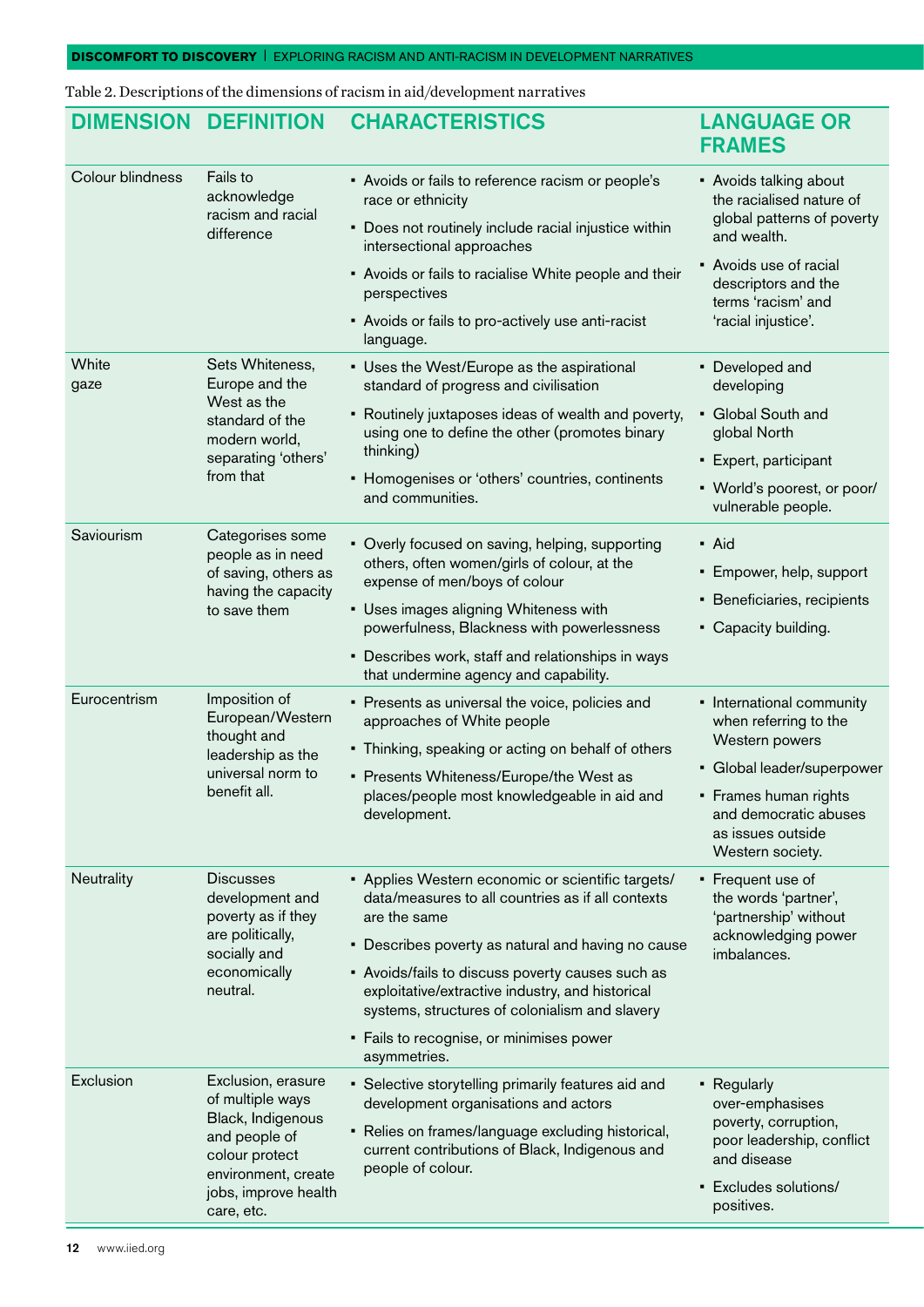## <span id="page-14-0"></span>4 Results

Focus groups of five to eight participants each used the framework developed for this review to assess whether dimensions of racism were evident in four content samples submitted for their consideration. (For more detail on methodology, see Section 3.)

This results section is in two parts. The first compiles some of the central focus-group findings for each content sample. In the second, we look at the prevalence of any of the six dimensions of racism across the four content samples and explore how these prevalent dimensions relate to the three pillars of IIED's mandate: connecting through partnerships, generating new evidence and improving capacities.

#### 4.1 Results from analysing each content sample

#### Content sample 1: locally led adaptation principles (blog post)

#### 1. Content context

The locally led adaptation (LLA) principles, developed by IIED and partners, set out ways donors, global funds and financial intermediaries can transform the climate finance system and start to put Money Where It Matters (MWIM), as a related IIED programme is named. The focus groups analysed a blog post about the LLA principles, written by an IIED researcher in support of the MWIM programme.

MWIM investigates climate finance flows. It argues that to successfully tackle the climate emergency, money must be available to local actors such as district authorities, small and medium-sized businesses, and communities. Financial access would enable local actors to deal with the sharp end of the climate emergency threatening their current reality and immediate futures.

While the blog post is presented online as a sole-author piece, several international organisations developed the messaging and principles together, as is evident in the links to external videos and other institutions. IIED published the blog post with the launch of the LLA principles at the Climate Adaptation Summit in January 2021. This post primarily targeted an audience of highlevel decision makers and donors who, it was hoped, would endorse or otherwise support the principles. Brevity is important in blogging: IIED content guidelines restrict their length to 700–900 words.

#### 2. Dimensions of racism discussed

The focus group found the blog post perpetuated three dimensions of racism: colour blindness, saviourism and, to a lesser degree, Eurocentrism.

Colour blindness: the group discussed how the blog post avoided any discussion of racism, racial equality or injustice. For example, MWIM regularly communicates that only 18% of climate finance reaches low-income countries and just 10% reaches authorities, business and communities working at the district level. But the blog post does not refer to the racialised nature of international finance, which flows primarily from global North to global South, nor to the role structural racism plays in restricting funds reaching authorities, institutions, businesses and communities in majority-Black countries. The latter are experiencing the most dangerous impacts of climate change.

Saviourism: participants discussed the post's references to empowerment. In several places, it describes the LLA principles as helping and empowering local communities. This aspect of saviourism provoked discomfort as participants recognised how they could support the racialised ideas that people of colour need saving and that those presented as having the solutions are mostly White. They cited these statements from the blog copy:

"Eight principles for locally led adaptation have been developed to help ensure that local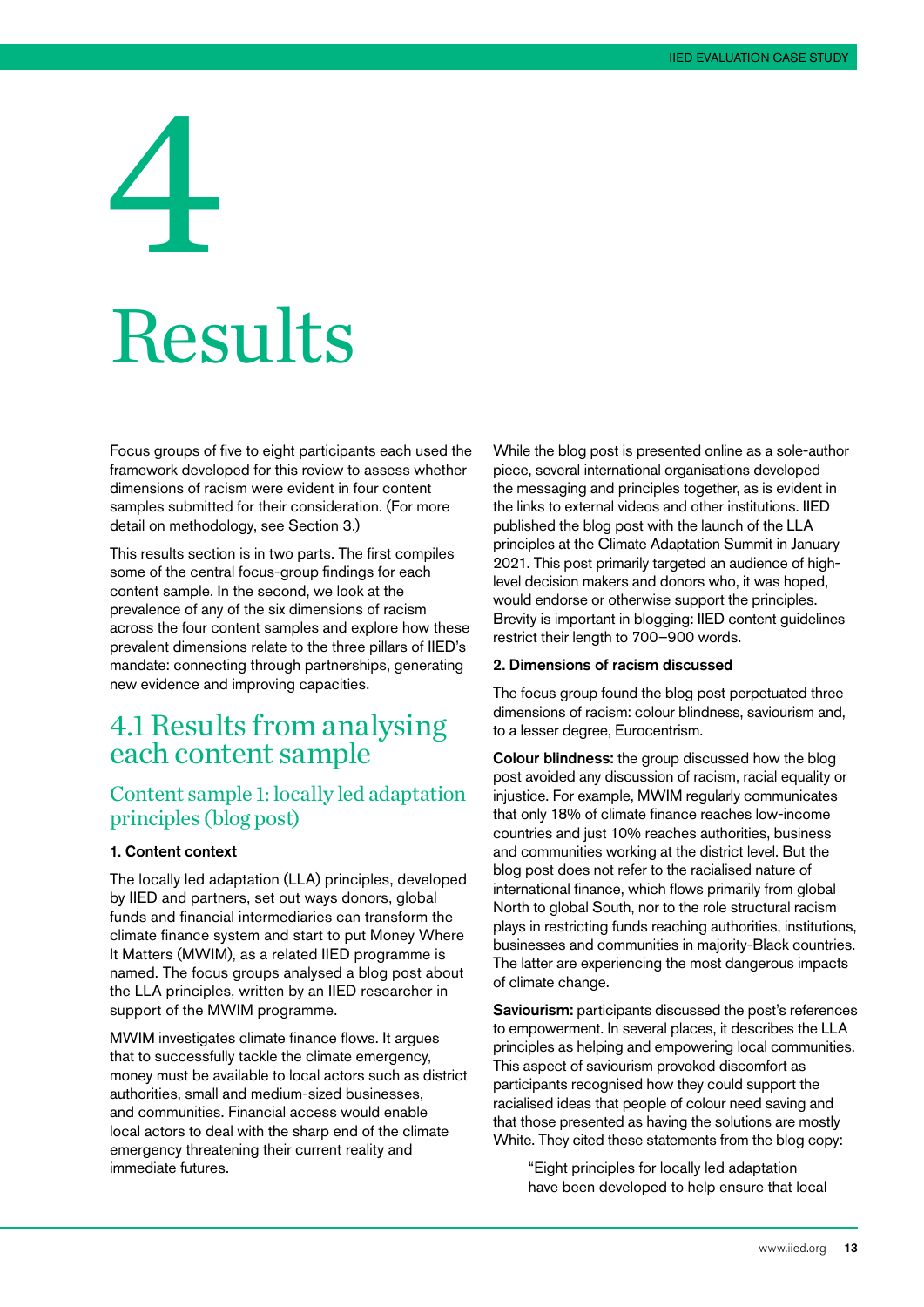communities are empowered to lead sustainable and effective adaptation to climate change at the local level".

"Empowering local stakeholders to lead in adapting to climate change gives communities on the frontline of climate impacts a voice in decisions that directly affect their lives and livelihoods."

Some interpreted this empowerment language and framing as institutional arrogance, others as saviourism, and others recognised the link between saviourism and the White gaze. In addition to this language, the group noted the absence of content or quotes from people of colour facing the immediate impacts of climate change.

The discussion also explored the challenge — and importance — of differentiating between selfempowerment, and empowerment as something provided by another. The group recognised the problematic idea that a relatively small programme or policy can, in isolation, empower someone. Without reaching a concrete outcome, participants discussed how writing with a saviourism lens makes it all too easy to use words like 'empowerment'.

Eurocentrism: participants discussed the origins of, and the process for developing the LLA principles, particularly who identified the principles, and how. They reached no conclusion on this point, despite the explicit description of researchers and practitioners coming together from all parts of the world to create the principles. Staff discussed the blog post from the standpoint that the principles conveyed Western values and concepts. They said this was reinforced by the view that global leaders produced the principles and that Europe-based White men promoted them in accompanying videos.

#### 3. Process themes

The participants suggested that just changing the wording that had reproduced saviourism and Eurocentrism would not change practices in the development sector. The group pondered the depth of change needed across different stages of the research and content-creation process to prevent replication of racist narratives.

The group discussed how shorthand terminology, such as 'partners' and 'empowering', were often used without appropriate definitions in blog posts due to the word limit for this type of content. They suggested including hyperlinks to more information sources to counter this.

#### Content sample 2: Make Change Happen (strategy)

#### 1. Content context

The Make Change Happen publication captures IIED's vision, mission and strategy for 2019–2024. It is our

response to what IIED sees as the critical challenges of our time:

- Rising inequality
- The crisis of climate change, felt around the world but most strongly by majority Black countries and communities
- An increasing assault on the natural world
- Rising risks from rapidly growing cities, and
- Markets that are not delivering benefits for people and the environment.

The document defines IIED's institutional role and contribution, alongside that of organisations IIED partner with and other stakeholders. Rather than a document that presents research findings or evidence, this is a communications and strategy product that helps market IIED in the crowded development sector. It also helps to guide IIED's engagement with policy and practice at all levels. Adopting inequality as an explicit guiding narrative aimed to enable IIED to build momentum in the area of social justice in new ways, a key new direction for IIED.

The focus groups reviewed the strategy's first chapter. It was prepared by a group of staff including IIED's corporate communications team, senior leadership and strategy and learning group. It is based on consultations with our four research groups and global partners.

#### 2. Dimensions of racism discussed

The focus groups identified and explored four dimensions of racism in the document: neutrality, saviourism, colour blindness and the White gaze. The issue of representation dominated the discussion, particularly how the strategy portrays IIED in relation to organisations that the groups partner with and the people who live with the impacts of poverty and environmental damage.

The group discussed how differences in the visibility and agency afforded by the publication to IIED and partner organisations were linked to racialised ideas of importance, knowledge and authority.

Saviourism: participants registered discomfort when they noticed the content frequently referenced IIED as empowering others. They discussed references to raising up people's voices, empowering and helping vulnerable communities in delivering change. The group shared thoughts on whether or how empowering other people truly takes place, and whether we too readily identify ourselves as able to empower others. IIED's frequent use of words linked to the empowerment of others as a form of saviourism was explored. Some in the group discussion recognised that while the content naturally centres on IIED, as this is our strategy document, partners were too easily 'othered' or marginalised in the narrative.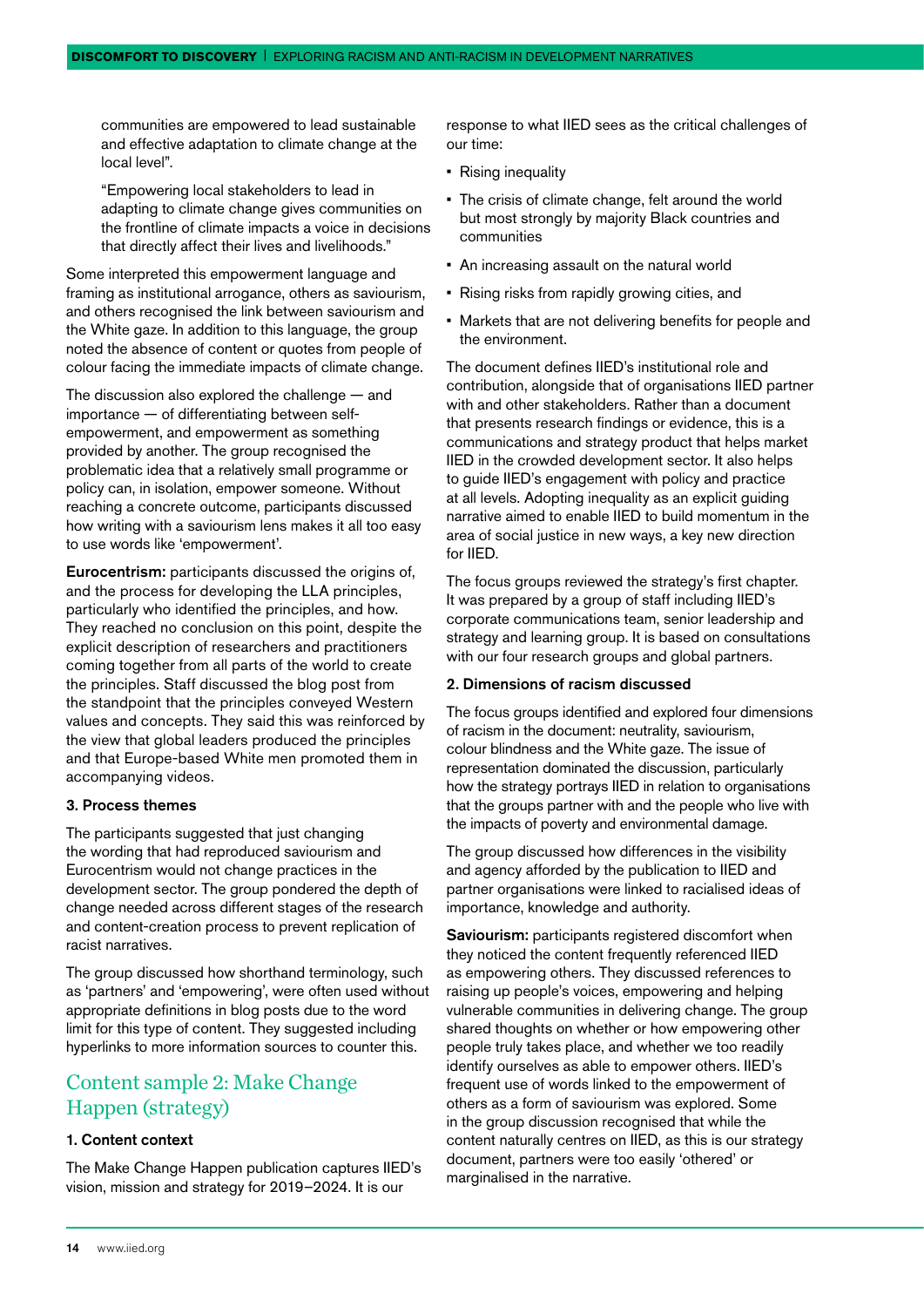Participants particularly noted these passages:

"From now to 2024, we will play our part to make change happen. We will help vulnerable communities achieve climate resilience and development, simultaneously pushing hard for global action to restrict planetary warming to 1.5°C. We will promote biodiversity alongside social justice, ensuring the women and men closest to the land, ocean and natural resources are heard."

"To 2024, we will strengthen our partnerships for change at three levels: working 'bottom up' to enhance sustainability and inclusion, in partnerships that mobilise action; we will amplify marginalised voices and represent missing realities." [Two other points followed].

Colour blindness: participants noted the content does not mention race, racism or colonialism and their impacts. They added this is a common issue in IIED contextual analysis and its portrayal of global poverty issues. Some said this must change. Others highlighted that racism was mostly absent from IIED intersectional analysis, although it is central to most intersecting oppressions.

Group members said the failure to include in the content a discussion of racism and its role in poverty was more noticeable because it did outline other, similarly important oppressive factors driving the need to act against poverty, as the example below shows.

"Increasing nationalism and xenophobia mask destructive interests that threaten both planet and people, eroding the solidarity needed for effective global action. And time is short: from the climate crisis to biodiversity loss, any delay in reaction is potentially catastrophic."

White gaze: even though organisations we partner with were mentioned often in the content, participants noted, there was no detail about them and their contribution to IIED's work. While the sample content could not name all our partners, the words 'partner' and 'partnership' were "used as a blanket term that disguises who partners are, a term that mentions them but renders them invisible", as one participant said. Some noted that the invisibility of global South partners is harmful in the context of broader narratives within the international development and aid sectors that position and profile White Western organisations and their staff as thought and practice leaders in these sectors.

Group members questioned the phrase "local to global" used in the text and how the juxtaposition of those two plays out in the reproduction of racism in our narratives. They noticed how partners in the global South are often associated with the word 'local' even though all people are local to somewhere. Participants explored how this association may insinuate that partners are 'small' or

their 'local voices' less important in contrast with IIED when it appears to present itself as a global actor, which sounds more 'important' and powerful.

Neutrality: group members discussed the frequent use of the words 'partner' and 'partnership' as though power relations between the organisations in question are equal which, they reflected, is rarely the case.

#### 3. Process themes

Some staff in the focus groups considered how they could tackle the various issues discussed. A number said they felt "stuck", noting the development sector itself determines, to some degree, what is missing or harmful about the language and framings used in the content. Some expressed frustration in recognising that if IIED alone — and not the rest of the sectors changed its language and framing, we would struggle to remain part of a "common, sector-wide language" we all need and use to communicate.

#### Content sample 3: Life Beyond Maize (video)

#### 1. Content context

IIED's Sustainable Diets for All (SD4A) programme produced the video Life Beyond Maize to explore monocropping in Zambia, conveying voices of people working in and using local and national food systems. Delivered in collaboration with civil society organisations and citizen groups, SD4A explored how the lived experience of people who grow, buy and sell food can shape food policy.

IIED co-produced the video with the Dutch INGO HIVOS and the production company Brand Out Loud. The production team intentionally featured three Black Zambians working at different points in the agricultural and food production chain. The rationale was to celebrate the work of Black people tackling monocropping and dietary-diversity issues in Zambia and to move away from the perpetuation of a saviour narrative. The video was shown nationally at community meetings and in policy forums to influence decision makers and parliament. It was also shown at international food and nutrition conferences.

#### 2. Dimensions of racism discussed

Colour blindness: the group reviewing identified colour blindness as a dimension of racism in the video, as colonialism was only briefly mentioned despite its significant role in monocropping nationally. but reached no consensus on the degree of the problem. They reflected on the importance of how and where all people  $-$  but particularly White staff  $-$  are positioned (or not) in a story. They discussed whether stories that are mostly, or only about Black people avoid racism altogether.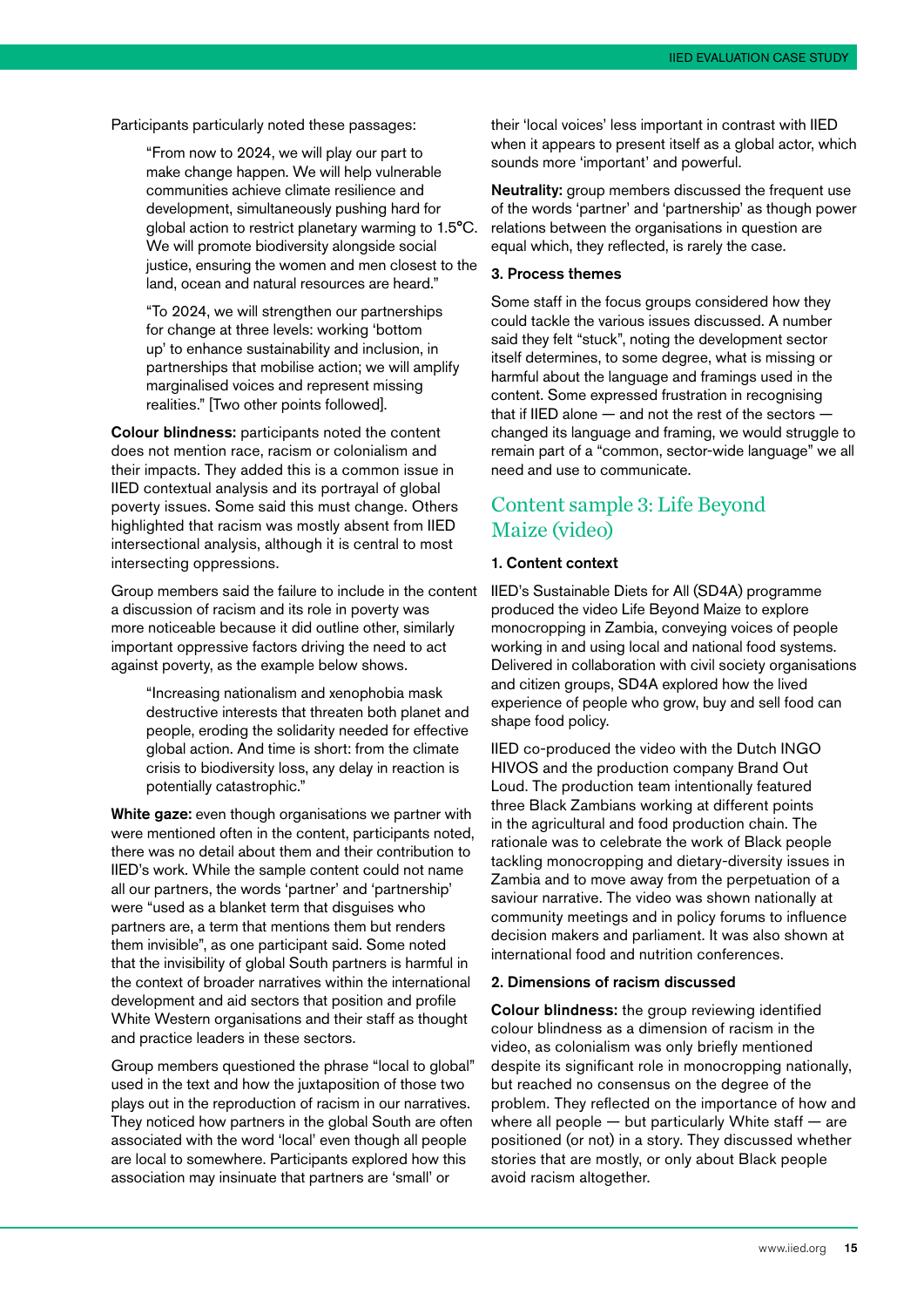The group used this idea to explore whether, due to the learned and internalised nature of racism, Black people and people of colour can also reproduce it. One participant said single words and images in the development and aid sectors can instantly convey a particular dimension of racism, making it very easy to reproduce racism regardless of your ethnicity.

The discussion moved on to the video's mention of the colonial legacy of maize. The group concluded that the video producers succeeded in their intention of tackling racism by creating content that moved away from saviourist narratives. But they said more could have been done to expose and discuss colonisation's impact on food systems, hunger and diets in Zambia. Some in the group also felt that the music in the video portrayed a stereotypical or romanticised idea of Zambian life.

#### Content sample 4: towards holistic solutions to Nairobi's housing crisis (briefing)

#### 1. Content context

This briefing was produced under an IIED programme called Shelter provision in East African cities: understanding transformative politics for inclusive cities, which ran from 2017-2020. The UK's Department for International Development (DFID), as it was known at the time, funded the project. IIED and partners from the UK, Denmark, Ethiopia and Kenya analysed systems of shelter provision in Kenya, Ethiopia and Somalia to inform more inclusive, affordable shelter interventions.

The briefing's target audience was donors. In particular, DFID was seeking to inform local advocacy for improved shelter as well as conceptual insights into shelter politics and housing-market dynamics. DFID had an interest in gender-related barriers to shelter access, and the project considered how ethnicity, migration status, age, gender and tenure status influenced access to shelter.

Besides the briefing, the project produced lengthier working papers analysing these themes in depth. For example, one covered the history of housing, including colonial-era racial segregation in Nairobi and its legacies. However, this policy brief did not discuss racial segregation or colonial dynamics.

#### 2. Dimensions of racism discussed

Colour blindness: focus group members identified colour blindness in the briefing. Even though the aim of the project was to investigate how planning legacies affect today's provision of informal shelter, the narrative did not recognise the role of colonialism therein. The participants agreed that given the briefing's historical scope, and the fact that the longer working papers did address colonial dynamics, there was a "missed

opportunity to discuss colonialism" in this sample. The group also discussed how IIED works in solidarity with alliances and groups exploring narrative change in relation to development and its colonial legacies noting that opportunities to learn are available.

Neutrality: the focus group sought to better understand the dimension of neutrality in the framework by first discussing whether the development sector is depoliticised. They discussed depoliticisation as akin to the dimension of neutrality and said the traits common to the two are:

- A need to protect or prevent development from becoming a political issue, and
- Silencing or masking deeply political aspects of development work.

The group agreed depoliticisation is discussed in academic circles but rarely by practitioners and that development language itself is a tool for maintaining a sense of neutrality and masking the political nature of development work. Participants explored the language used in the sample and also noted it provided insights directly from interviewees by using quotes from them and partners.

One perspective centred on language in the briefing that was geared towards a donor audience, which understandably influenced how the story was told and framed. Some felt it privileged the interests of a more conservative audience. Others noticed the use of political language such as that supporting self-definition by communities. For example, the briefing used the term 'structure-owner' to describe people who own their own houses in the informal housing sector.

Conversely, participants felt language used to describe Kenyan businesses and government was uncomfortable in some places. They were concerned the choice of what was said and unsaid perpetuated racialised ideas, which fed into the prevailing development and aid narratives that African leaders are corrupt and uncaring. For example, the briefing referenced the Kenyan government in relation to unresponsive governance, and business in relation to corruption.

Without reaching a conclusion, participants explored whether the sample had failed to provide details to elaborate on the role corruption played and who was involved, or to consider the range of reasons and power dynamics that led to governments' poor response. Examples of the content discussed in more detail were:

"Nairobi's inadequate shelter and land provision are rooted in the city's corruption, unresponsive governance, and lack of urban planning."

"The directive from Nairobi city council needs reform."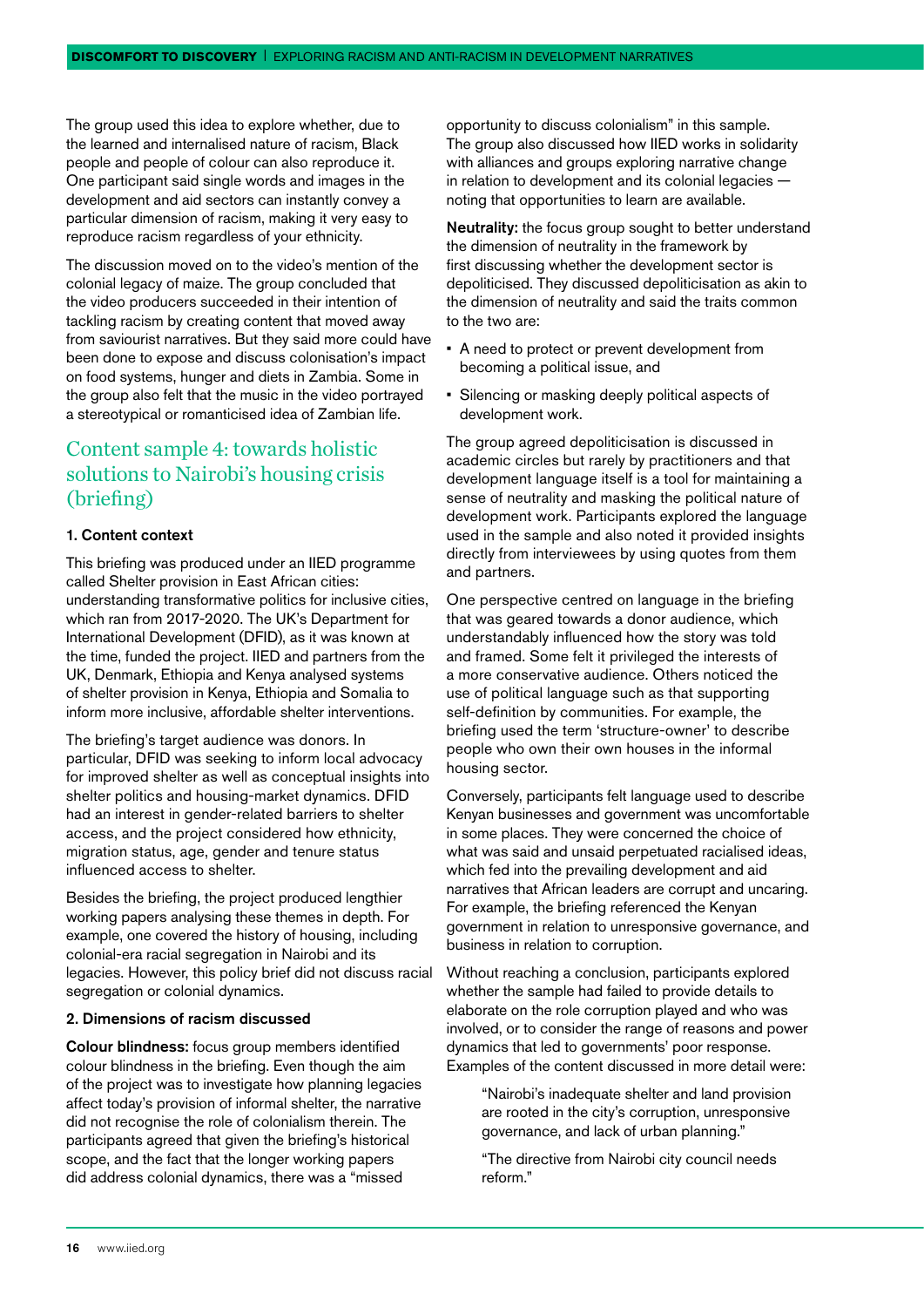#### <span id="page-18-0"></span>3. Process themes

Staff discussed the tension built into writing about global South contexts for Western donors. They reflected on the fact that specific types of knowledge construction are used with different audiences, and that language in a working paper would differ significantly from an academic paper coming out of the same project. For example, the academic outputs from the housing project used more politically challenging language than that employed in the working papers aimed at a donor audience. This also includes the use of less politically challenging wording to create a narrative easily understood by donors.

Members of the group raised the conundrum that they must write in a politically neutral way to get their work funded, and that using neutral language masks power asymmetries. Participants discussed the need to use neutral 'development' language (including measures and concepts) entrenched in the sector. At the same time, they saw the need to challenge these realities because they silence or reduce space for discussing race-based inequalities that must be acknowledged and reconciled in development narratives.

The group raised the issue of power dynamics and expectations in partner consortiums, which often regard IIED staff as the research writers. Participants felt some partners would be disappointed if IIED attempted to shift this role and might take the view IIED was imposing an additional burden on them. Some wondered whether this was all based on IIED staff assumptions, and if or how IIED should renegotiate partner relationships, both in the North and South. Some said this would enable a more diverse set of viewpoints to emerge as research is written up, and broaden the target audience.

Lastly, the group discussed how lead writers and communications specialists negotiate language, when finalising content with editors. Participants said the editing process can feel like a compromise between:

- Using language that appropriately captures context and intricate power dynamics, and
- Language that echoes IIED's institutional messaging.

Participants said that each stage of revision involves negotiating language and provides opportunities both to reproduce racist narratives and to improve language and address dimensions of racism. The group agreed both authors and editors must be very sensitive and nuanced in selecting language, especially when faced with short timelines and limited resources for publishing content.

#### 4.2 Trends and IIED mandate analysis

Of all six dimensions of racism and coloniality considered in focus group discussions, participants identified colour blindness and saviourism as recurring themes. Colour blindness was evident through the absence of content on racism and coloniality and their role in creating extreme inequality. The discussion related to saviourism is reviewed in more detail in the section Connecting through partnerships (below).

Participants discussed neutrality largely in relation to the way language is used to depoliticise poverty and present it as a neutral phenomenon rather than a consequence of the trade in enslaved people, colonialism and contemporary exploitative and extractive practices. In addition, 'partner' and 'partnership' were discussed in relation to their use in relationships where power relations between organisations were imbalanced. They noted all these forces operate within the hierarchies of White supremacy and anti-Blackness.

Exclusion was explored in focus group discussions either in relation to some samples' failure to tell stories of change — told solely by people of colour, about people of colour, from their cultural perspective. Or in the case of the video Life Beyond Maize, when celebrating this approach but noting its difference and usual absence. Some staff termed this "selective storytelling". Participants discussed Eurocentrism in relation to the centering of White Western values when conceptualising development.

In the remainder of this section we relate some of the dominant content trends identified by the focus groups to the three pillars of IIED's mandate: connecting through partnerships, generating new evidence and improving capacities.

#### Connecting through partnerships

Focus group participants noticed that much of the content centred on IIED, whether explicitly or implicitly, with narratives prioritising IIED knowledge and voice. Conversely, the voices of partner organisations, the majority-Black staff and staff of colour from global South institutes and organisations were peripheral. This was the case even when Black staff and staff of colour in global South organisations were co-authors. The Money Where It Matters blog post exemplified this, with statements such as, "IIED was among those leading the way", while local actors are referred to as "local stakeholders [to be empowered]".

Participants discussed the umbrella term 'partner' used frequently in the sampled content. One stated it was used in a homogenous way, contributing to partner invisibility. Focus group members criticised the shorthand term, 'global South', which refers to an incredibly varied set of countries and regions where our partners work. However, the content presented this diverse grouping as a homogenous bloc.

The focus groups each explored ways that communities living in the global South are often presented in the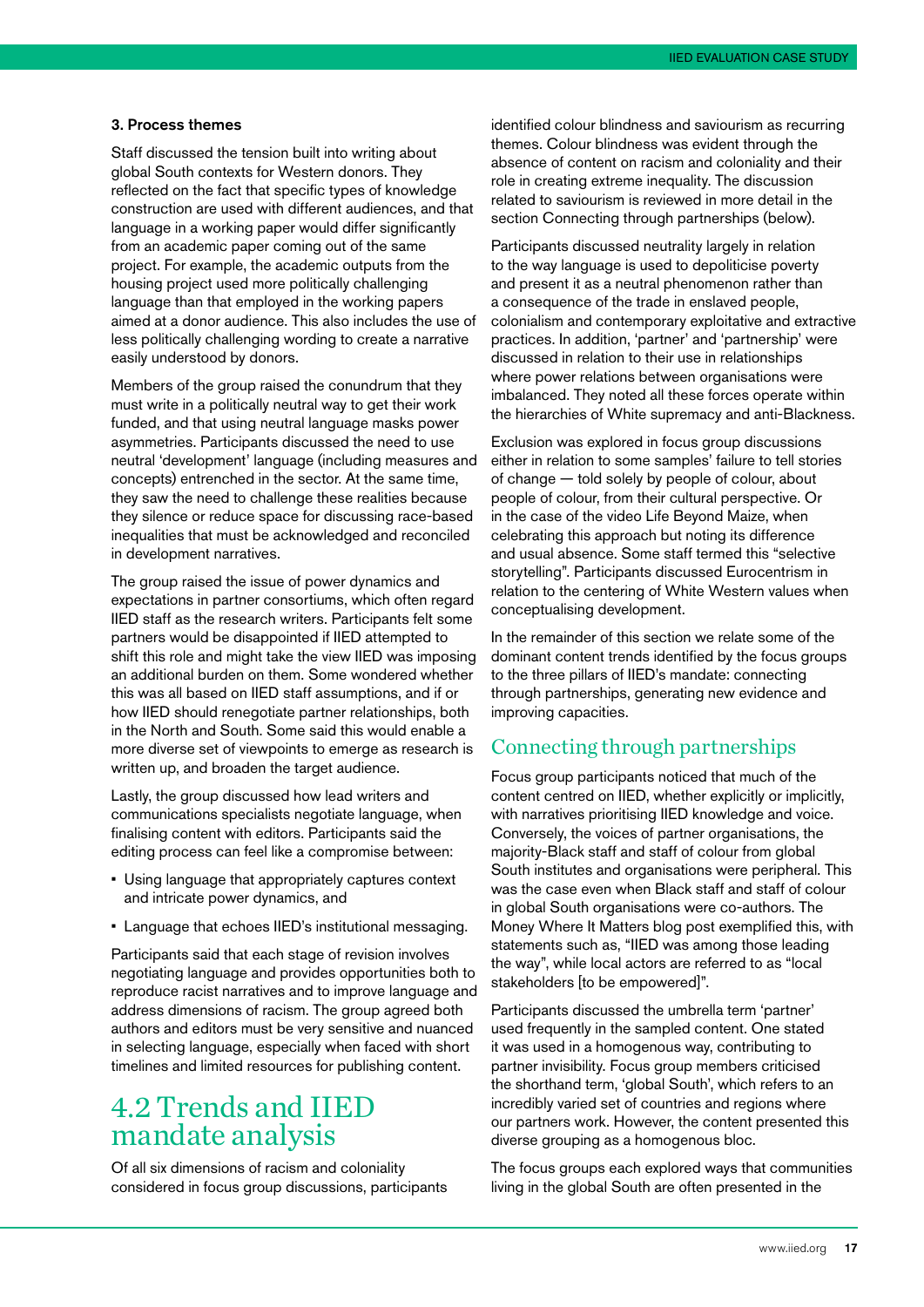margins of IIED's narratives. They discussed how the sampled content failed to adequately position Black people and people of colour as sources of knowledge or people with solutions to the experiences of poverty they live with. Instead the content centred on IIED, a Western institution. Participants considered this marginalisation in relation to imagery. In some cases they wondered whether it might be related to IIED image-use guidelines instituted in the name of privacy and ethics to prevent community contributors from being recognised.

Participants acknowledged that some narrative styles and image selection could help improve the visibility of partners. One example would be to use quotes from people interviewed by researchers. They suggested that content creators explicitly name partners and otherwise make space for their representation to help counter the centering of some stakeholders in the development process, and the marginalisation of others.

Some staff in the focus groups reflected on whether IIED's central position in narratives was tied to the perceived necessity of reinforcing the institution's role and contribution in projects with regards to donors; there was no conclusion on this. Ultimately, several acknowledged that decolonising aid means rethinking Western development institutions' role and how to connect with other actors in ways that centre them.

#### Improving capacities

Participants reflected on the dynamics of content production, particularly asking who is well served in the process, and whose capacities are developed. They discussed the concern that some content failed to acknowledge and increase visibility of global South research institutes and their staff.

Some noted that Black researchers from the global South were not specifically named when they contributed to data collection, analysis and, in some instances, to writing the content under review. Participants recognised that this challenge connects into wider issues of research design and allocating authorship. They discussed whether it means global South researchers do not get sufficient profile or other recognition of their contributions to IIED's products and in the wider development field in general. Some participants said the sampled content served IIED and White authors more than Black authors and those of colour who participated in its creation.

One group talked about the practice of development work generally and its resulting narratives as being of disservice to all involved. Participants explored challenging questions about their own roles and the recurring question of how they conceive of themselves in content creation, wondering whether they are there to help, learn, broker or gain knowledge then brought to international forums. They considered the extractive

nature of the content creation process through the lens of racism, which is rarely part of similar discussions in other spaces.

Focus group members identified some practices to improve the visibility of partners alongside IIED, with equal access to influencing spaces, thus redressing the potential disservice done through IIED's work. For example, staff could relinquish lead and externally facing roles (for example, lead researcher, presenter, content writer) to their peers in institutes in the global South.

The group also noted that their content sample did not reflect the diverse people and activities in IIED work, so did not do us sufficient justice. Participants discussed how IIED builds alliances with researchers, legal negotiators, youth groups and solidarity movements across many countries. Yet, they said, IIED did not communicate this in the content sample, nor in our communications more broadly.

#### Generating evidence and content

In several of the group discussions participants said the reproduction of racism can happen at all or any stages of IIED's knowledge and communications production processes: writing proposals; securing funding; gathering data and images; data analysis and write up; content editing; branding and marketing.

In relation to proposal writing and research, some recognised the systemic challenge in the fact that IIED researchers, managers and bid writers often define the topics and language used when writing research methodologies, despite data being collected by researchers in partner organisations, or in collaboration with them. Some participants discussed the tension and discomfort felt when 'packaging' or 'translating' partner agendas for donors, yielding funding on one hand and a level of post-colonial power to reshape discussions on the other.

Conversely, some participants noticed that partners experience a similar tension when IIED acts as an intermediary between them and donors and they thus 'give away' some of their power in shaping the discussion.

In relation to content creation IIED routinely uses development sector language so staff can understand and collectively buy into a set of common ideas, which many participants saw as problematic. For example, employing the word 'poverty' and its associated meanings can be, on one hand, useful in some situations as a blanket term. However, participants noted that despite the many definitions and levels of 'poverty', it is often used indiscriminately to label entire communities, countries and to describe the continent of Africa as 'lacking' or 'deficient'. They said this undermines human dignity and hides important cultural, political and social wealth that is not monetised.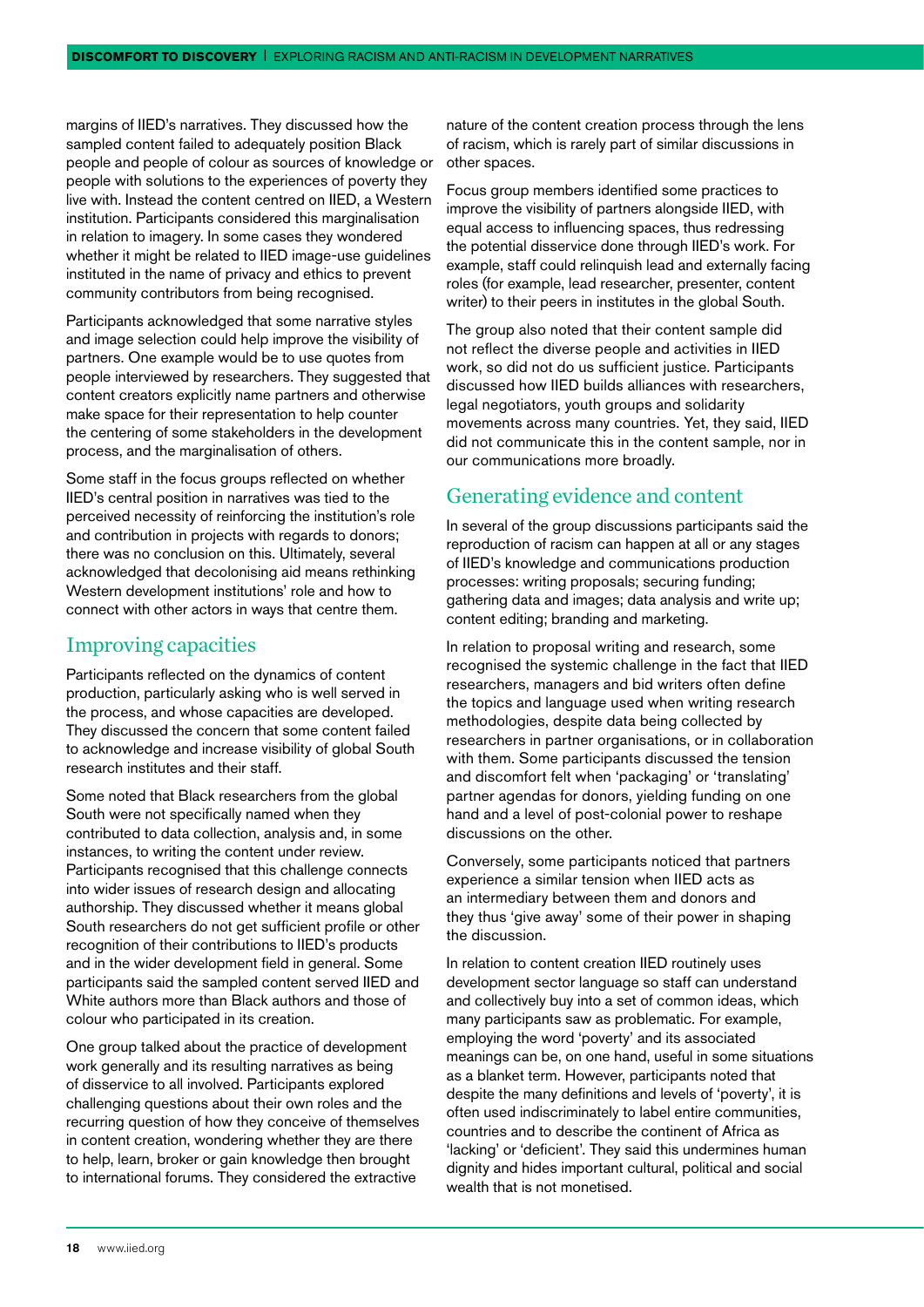Focus group members noticed that when leading or contributing to data write-up, IIED researchers hold power in the choice of language and worldview presented. The discussion went on to explore how many words in the sampled content could evoke different meanings depending on who said them, to whom and in what forums. For example, 'empowerment' could take on a one meaning when discussed amongst majority-Black development leaders and practitioners, and another in a majority-White international meeting on capacity development. Participants said there are no quick fixes such as using a new vocabulary to create anti-racist narratives in the development and aid sectors.

Even though a common development language is needed to enable discussion and action, some participants felt more effort is required to define and use words outside of those normally employed by the dominant White culture and in Western sets of ideas. Participants noted this was an important issue for ongoing discussion.

#### BOX 5. FOCUS GROUP PARTICIPANTS REFLECT ON THE REVIEW PROCESS

Participants noted the importance of carving time out of busy schedules for anti-racist work and expressed willingness to learn about racism. Some had already been part of anti-racist training. Others had little to no experience with it and, as a result, experienced some anxiety and discomfort in the sessions when faced with the enormity of the task of creating anti-racist narratives. At times, they acknowledged this anxiety made them want fast solutions to resolve racism within IIED and encouraged the perception of racism as an external problem rather than an issue linked to internal beliefs.

In general, it was difficult for White staff to really see themselves as participating in racism. At times, they understood racism in terms of people being good or bad, rather than it being a nuanced system in which all people are complicit in systematic racism. In time and despite discomfort, some White staff discussed their racial privilege, and Black staff and those of colour shared experiences of racism in their work and personal lives. They explored how Black people, people of colour and Indigenous people internalise and collude with racism.

In the review process White staff, in the main, recognised their own racial identity. Some staff shared experiences of working in global South countries where they felt their Whiteness uncomfortably increased their authority and access. This discussion was extremely useful as it encouraged others to reflect on how they also have participated in racist dynamics.

Overall, staff wanted to fundamentally understand antiracist practices and engage more in them, particularly in relation to storytelling. As a response to the narrative analysis process, the majority of participants want to change the way they write, finding new and better language and frames to use in their work.

Some were discomfited by the lack of immediate answers to the question of how to write differently. Others were pleased to know that naming and discussing racism as it showed up in content was an important first step. This was particularly useful for those staff who said they felt "trapped" by development language and concepts.

Staff spoke positively about the narrative analysis process and are keen to continue using it to deconstruct internal narratives and practice. They said it has the potential to move IIED toward more radical, progressive narrative framing and voice.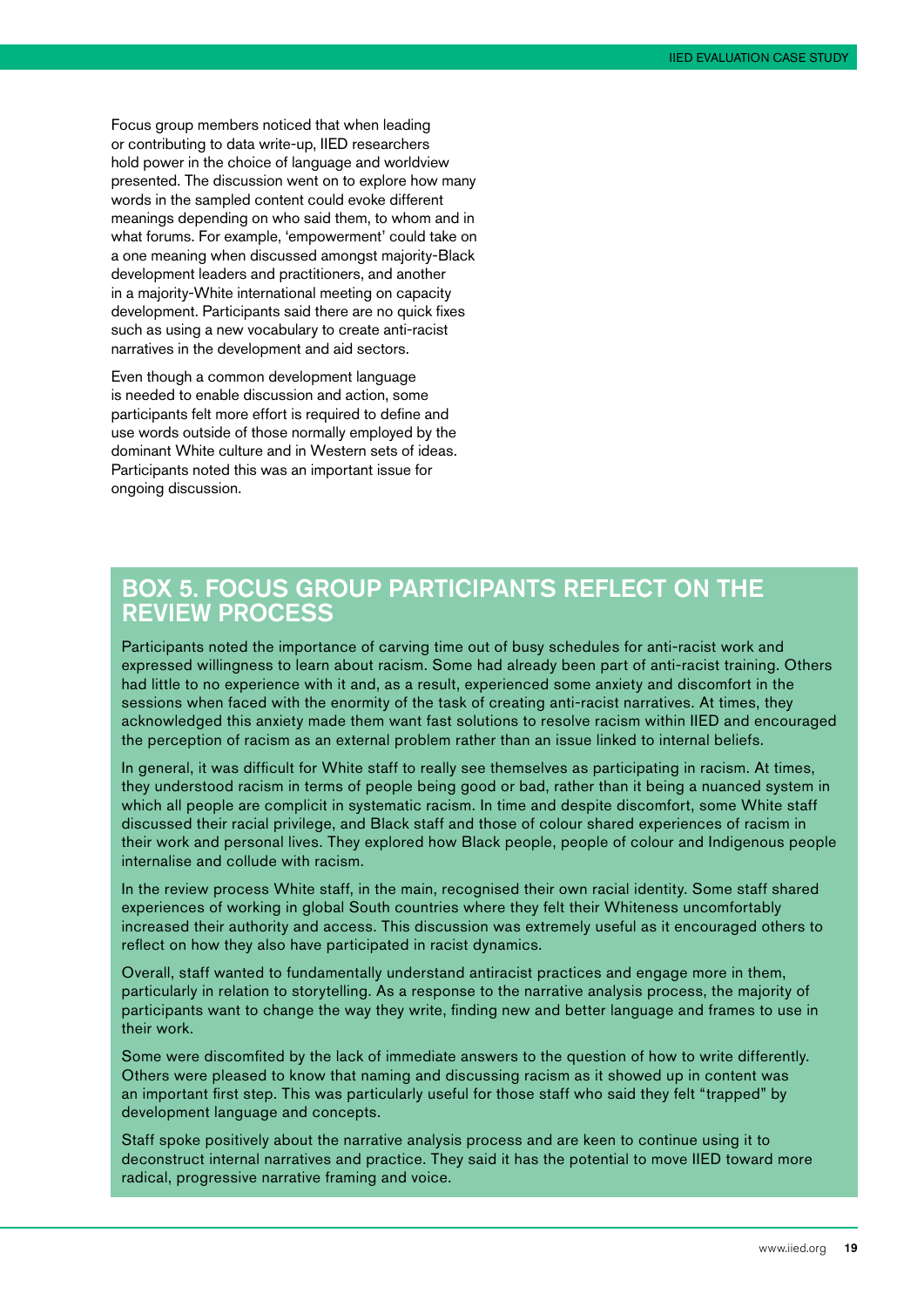## <span id="page-21-0"></span>5 Conclusions

The review revealed important insights into the nature of racism and coloniality. It also reminded us that single stories work together to make up a narrative, an open-ended system of stories, that can and often do have the power to shape racist ideas about ourselves and others.

When looking at the four content samples together, we started to understand how they work as a system of stories — a narrative — and contribute to it. We found colour blindness consistently in all the content. This is important given that racism and coloniality have historically caused and continue to cause global poverty and wealth. By pointing out that there was no discussion of racism or coloniality in the content, participants took what for many may be a first step in practising anti-racism: exposing and then tackling systems, processes and ideas that negatively impact Black people and people of colour.

In the vacuum created by the colour-blind nature of the content reviewed, staff noticed both saviourism and the White gaze, two dimensions of racism that frequently reinforce each other. As we see in earlier parts of this review, the White gaze projects ideas of global North countries, peoples and cultures as the standard that others must meet. If and when people of the global South are found in some way lacking in relation to the standard, saviourism positions White Western stakeholders as rescuers ready to save, help, support and empower.

While discussed to lesser degrees, participants also noted the dimensions of Eurocentrism, exclusion and neutrality in the samples, particularly in relation to descriptions of IIED and our partnerships with civic and research organisations in global South countries.

In this review we have been starkly reminded that language and narratives emerge from beliefs and practice from the internal and external communities in which we work. Changes to our language will be meaningful only if we also change our practice and challenge our assumptions and biases. To work towards truly anti-racist narratives, our content must also explicitly recognise that racism, including coloniality, are root causes of current patterns of global wealth and poverty and global challenges such as the climate crisis. Progress means changing our system of stories and other ways we portray and represent ourselves, our donors, partners and the diverse communities we work alongside.

#### So how will this change take place?

This review has focused on narrative analysis only, which could suggest that individual authors and other content producers bear primary responsibility for leading the transformation. But organisational culture is set by the decisions and actions of our leaders, who review and endorse the standards, approaches and ideas that IIED as a collective institution communicates and perpetuates. We must achieve a difficult balance: being part of the development sector while seeking to change those aspects of it bound up with the changes we plan to make as an institute.

There are many things IIED can change on its own and in collaboration with close partners and donors who share our vision. For example, the review revealed that many in our organisation want to write differently to avoid reproducing racism and to create new anti-racist narratives. This requires that we first think differently, unlearning deeply ingrained beliefs from our upbringing and life experiences.

#### 5.1 Roadmap for change

The review team developed the roadmap for change in collaboration with our strategy and management team. Our roadmap is written with the awareness that narrative change evolves over time and is linked to professional and personal changes amongst ourselves as staff and organisational leaders. After all, it is not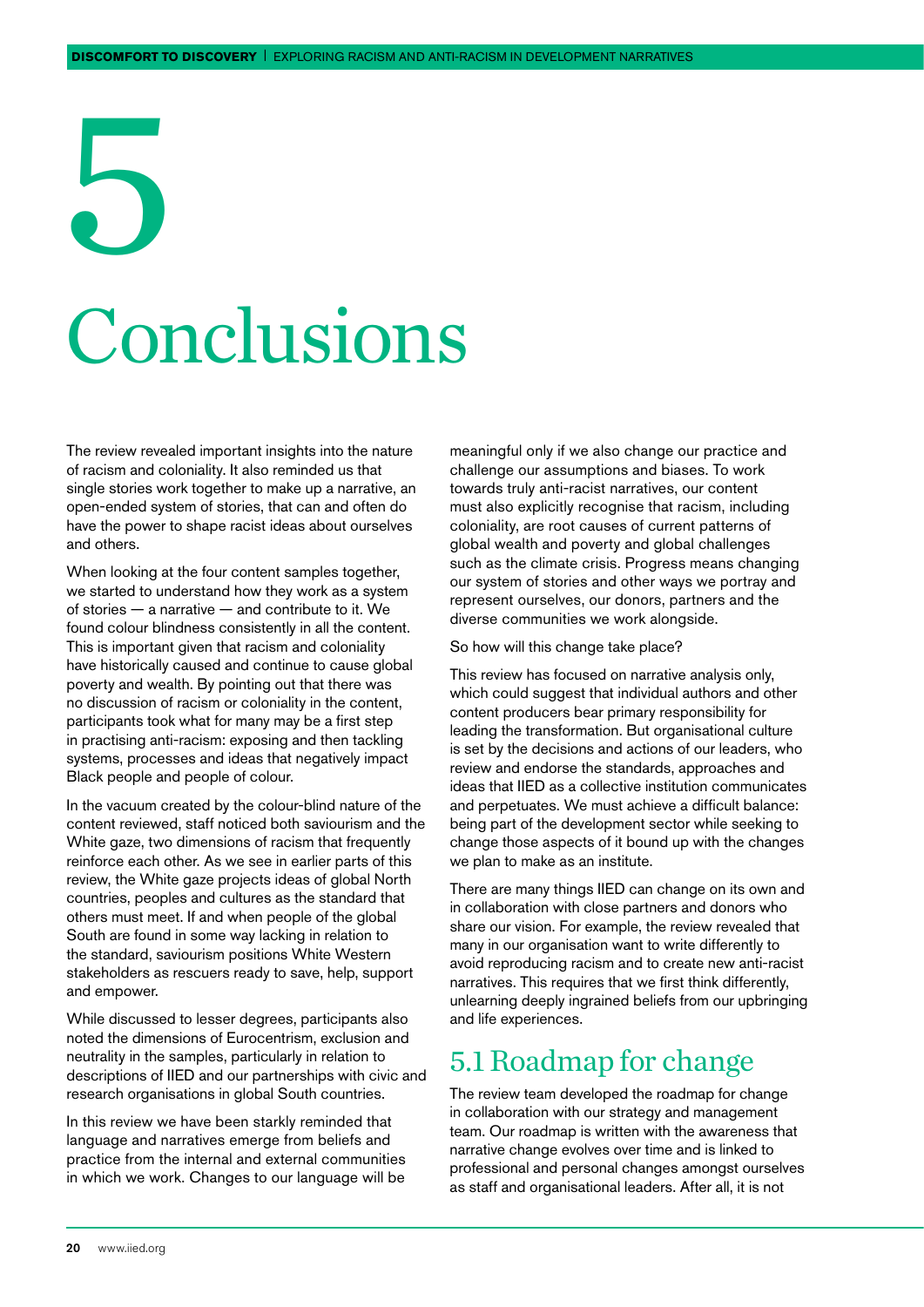the narrative by itself that is undergoing a process of transformation; it is us and our worldviews. We have seen from our colleagues in the focus groups the power of approaching this journey with a willingness to be honest and the capacity to take risks and be vulnerable.

Delivering our roadmap will not always be straightforward. It requires reflection and introspection at a deep level, without the pressure of coming up with immediate solutions. Instead, we recommend a richer process whereby insights from the review are shared and considered carefully.

In closing, it is worth circling back to the section on racism and anti-racism in narratives on page 12. To be anti-racist, we must replace narratives that perpetuate racist and colonial tropes with others that call out, explain and help remedy structural and systemic racism. The analysis conducted in this review suggests that anti-racist narratives require a range of components that are not as yet sufficiently represented in most of IIED's work. These elements include:

- Recognition that the 'slave trade', colonialism, and modern extractive industries are root causes of extremes in wealth in majority-White countries, and poverty in majority-Black countries.
- Honest and open exploration of the impact that racism and colonialism have had on the development and aid sectors.
- Acknowledgement of the role of Black people and people of colour, past and future, in driving social, environmental, economic and political development around the world.
- Shifting the White gaze of development away from the binary framing of development challenges that position White people as superior and Black people as inferior.

The roadmap below sets out several actions that must be closely monitored if we are to achieve longer-term change. The roadmap's success will require IIED leadership and staff to differentiate between performative change and strategic cultural transformation. As such, this roadmap will be introduced in ways that ensure staff understand why change is needed and why it is relevant to each person's role. Everyone at IIED must be able to recognise the impact changes will have and the new and different ways of working required of them.

Our roadmap will be assessed and monitored over time by the communications and strategy and learning groups.

#### Step 1: foreground issues of racism in a review of organisational culture and values

This content review recognises the role that IIED organisational and development-sector culture more broadly play in reproducing racism in our overarching narrative. It will inform our upcoming review of organisational values and culture. We aim to create a culture and ways of working that actively align our core values with our anti-racist ambitions.

#### Step 2: continued narrative analysis and stakeholder discussion

This narrative analysis report will be shared with our key stakeholders. We will follow up with them to continue our process of reflection and explore the consequences of the findings in this review. These conversations will take place with our staff, partner organisations, board, donors and peer organisations. We will continue to use the narrative analysis framework with staff.

#### Step 3: commission additional content written by authors of colour

In relation to each research group, IIED will commission new content that discusses the links between our research priorities, racism, colonialism, the trade in enslaved people and exploitive industrial practice. We commit to working with more authors of colour to create new material that provides a starting point from which we grow the anti-racist content in our system of stories and overall narrative. In this we aspire to break new ground from an analytic, research and storytelling perspective.

#### Step 4: improve guidance on research design and delivery

The reproduction of racist narratives occurs across all stages of knowledge and evidence production. IIED commits to exploring concrete ways to integrate anti-racism in our quidance on research design and delivery. This will be led by the research strategy team, addressing processes including the peer review process, research ethics and our research excellence framework.

#### Step 5: improve guidance on content creation

We will review our brand guidelines, style guide and content portfolio to offer improved anti-racist guidance on communicating our work. Using insights gained from the narrative analysis framework, we will review IIED's core descriptors and revise them as needed. New or revised guidelines for content development will enable current and future staff to learn about anti-racist content production.

#### Step 6: continue anti-racist training

We will work with external advisors to develop an anti-racism training programme for our staff and senior leadership team. This will address learning needs identified through the race and racism working group. such as improving guidance for the programme design, delivery and content creation.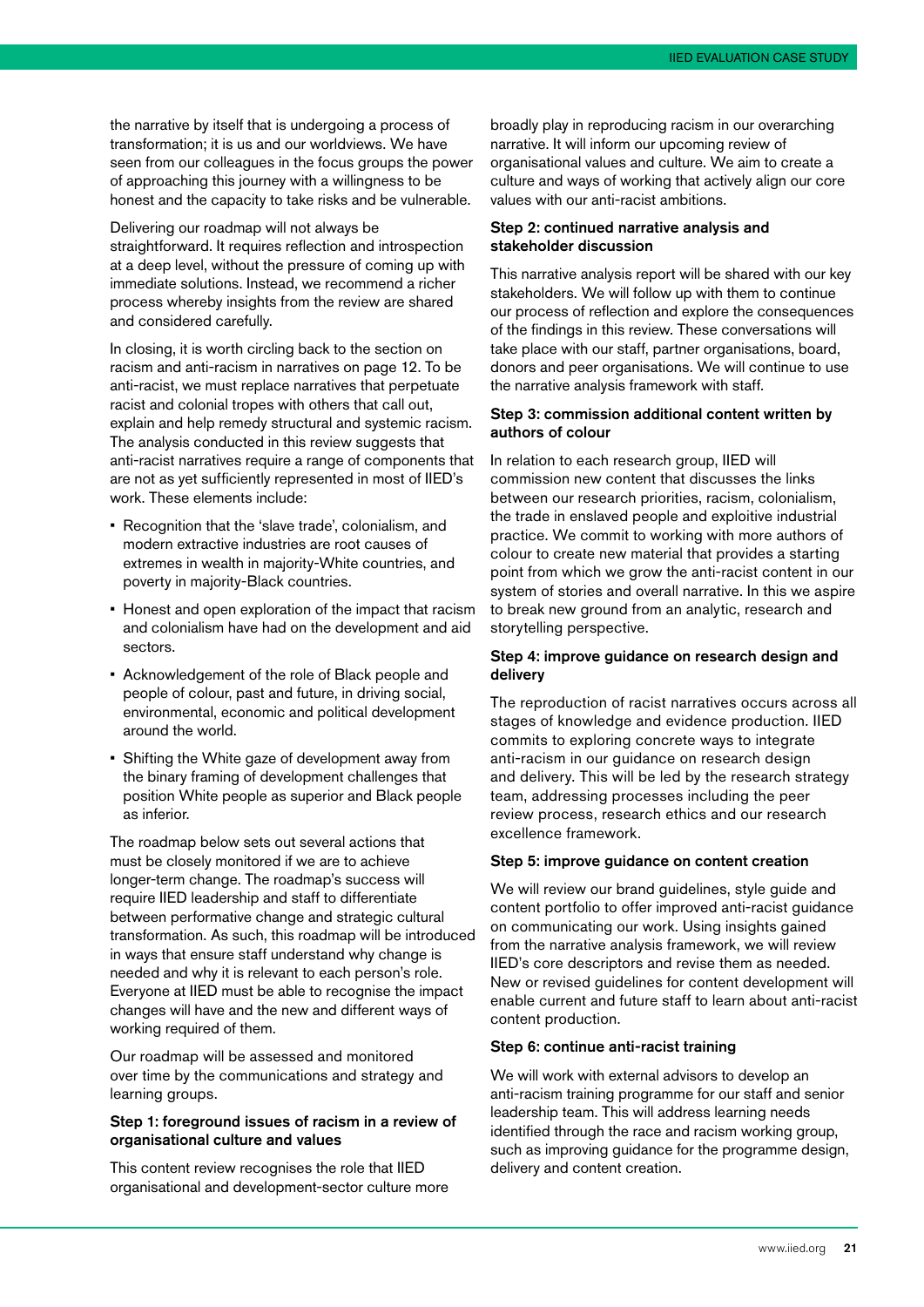#### Step 7: measure the volume and impact of new anti-racist content

To embed anti-racist practice firmly within the IIED content-creation process and our culture more broadly, staff must understand more about the impact of their contributions to IIED's work in creating anti-racist content. We will devise measures for authors and other content creators to help assess their progress in addressing racism in our communications.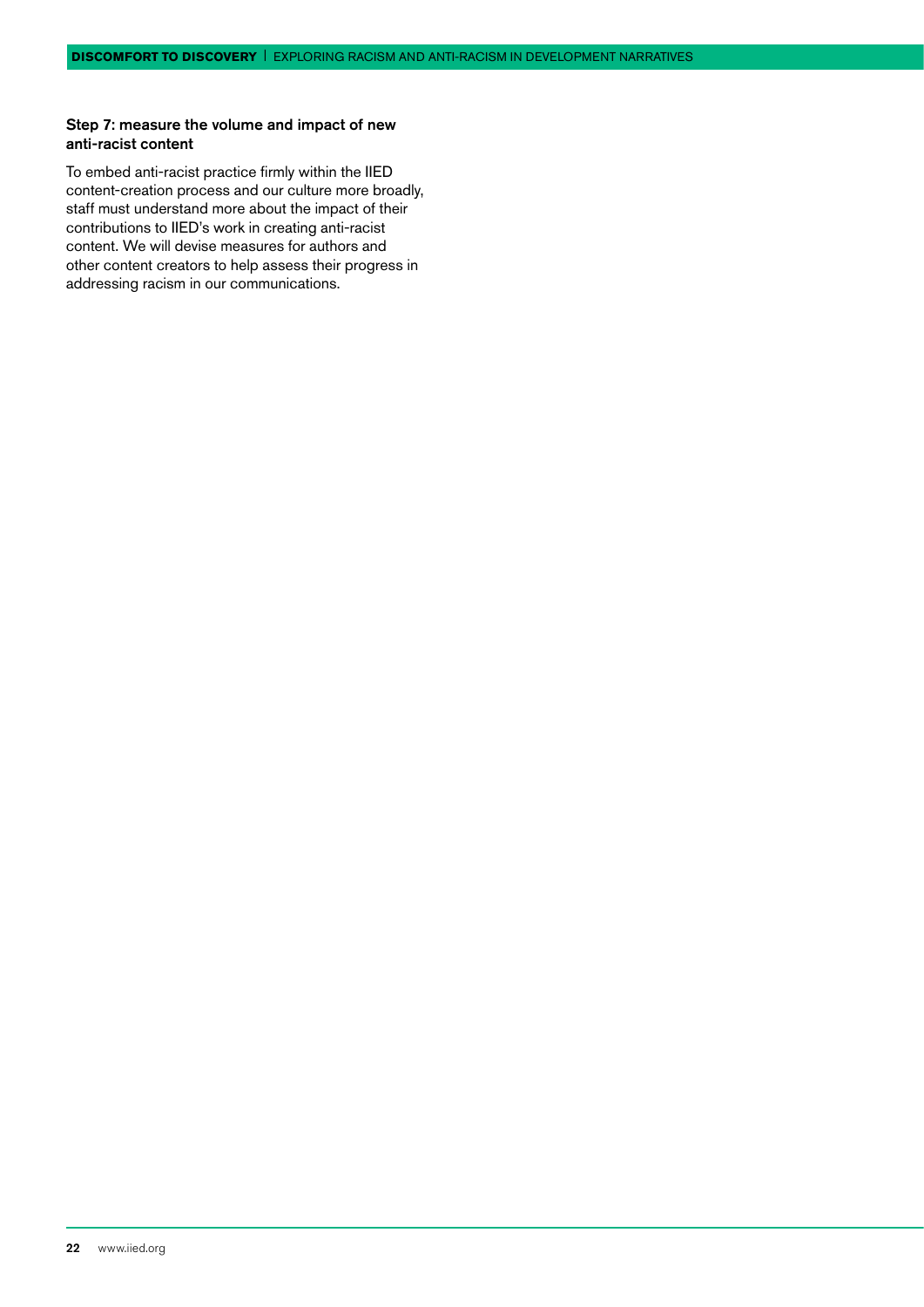### <span id="page-24-0"></span>References

1 UK Parliament, International Development Committee: the philosophy and culture of aid sub-inquiry. [https://committees.parliament.uk/work/1005/the](https://committees.parliament.uk/work/1005/the-philosophy-and-culture-of-aid/)[philosophy-and-culture-of-aid/](https://committees.parliament.uk/work/1005/the-philosophy-and-culture-of-aid/)

<sup>2</sup> Peace Direct (2021) Time to Decolonise Aid. Insights and lessons from a global consultation. [www.peacedirect.org/wp-content/uploads/2021/05/](http://www.peacedirect.org/wp-content/uploads/2021/05/PD-Decolonising-Aid_Second-Edition.pdf) [PD-Decolonising-Aid\\_Second-Edition.pdf](http://www.peacedirect.org/wp-content/uploads/2021/05/PD-Decolonising-Aid_Second-Edition.pdf)

<sup>3</sup> Bheeroo, L, Mafethe, P and Billing, L (2021) Racism, power and truth: Experiences of people of colour in development. Bond, London. [www.bond.org.uk/sites/](http://www.bond.org.uk/sites/default/files/resource-documents/bond_racism_power_and_truth.pdf) [default/files/resource-documents/bond\\_racism\\_power\\_](http://www.bond.org.uk/sites/default/files/resource-documents/bond_racism_power_and_truth.pdf) [and\\_truth.pdf](http://www.bond.org.uk/sites/default/files/resource-documents/bond_racism_power_and_truth.pdf)

4 An annual process designed to investigate institutional and project processes and outcomes and assess IIED's contribution to specific changes in sustainable development policy; see: Monzani, B (2020) The use of dialogue within IIED's work. IIED, London. [pubs.iied.](http://pubs.iied.org/17747iied) [org/17747iied](http://pubs.iied.org/17747iied)

5 Ndlovu-Gatsheni, S (2020) Decolonization, Development and Knowledge in Africa: Turning Over a New Leaf. Routledge, London. Professor Ndlovu-Gatsheni is Chair of Epistemologies of the Global South at the University of Bayreuth, Germany.

6 Lavalley, R and Robinson Johnson, K (2020) Occupation, injustice, and anti-Black racism in the United States of America. *Journal of Occupational Science*. DOI: 10.1080/14427591.2020.1810111.

7 Rodney, W (1972) How Europe Underdeveloped Africa. Bogle-L'Ouverture Publications, UK.

<sup>8</sup> De Sousa Santos, B (2014) Epistemologies of the South: Justice Against Epistemicide, Routledge, London.

<sup>9</sup> Tuck, E and Yang, K (2012) Decolonization is not a metaphor. *Decolonization: Indigeneity, Education & Society* 1(1):1–40.

10 Said, E (1978) Orientalism. Pantheon Books, NYC.

11 Mignolo, W (2001) Coloniality of Power and Subalternity. In: *The Latin American Subaltern Studies Reader.* Duke University Press, Durham and London.

12 United Nations, United Nations Charter. [www.un.org/](http://www.un.org/en/about-us/un-charter/full-text) [en/about-us/un-charter/full-text](http://www.un.org/en/about-us/un-charter/full-text)

<sup>13</sup> Eade, D (2000) Development, NGOs, and Civil Society; pp.9–14. Oxfam GB, Oxford.

14 Escobar, A (1995) Encountering Development: The Making and Unmaking of the Third World; pp. 21–46. Princeton University Press, Princeton.

<sup>15</sup> Rodney, W (2019) The Groundings With My Brothers. Verso, London.

<sup>16</sup> Fanon, F (1952) Black Skin, White Masks. Grove Press, USA.

17 wa Thiong'o, N (1986) Decolonising the Mind: The Politics of Language in African Literature. Heinemann Educational, London.

18 Neajai Pailey, R (2019) De-centring the 'White Gaze' of Development, *Development and Change* 51(3): 729–745.

19 Arnall, A, Kothari, U and Kelman, I (2014) Introduction to politics of climate change: discourses of policy and practice in developing countries. *The Geographical Journal* 180(2): 98–101.

20 Loyola-Hernández, L (2021) Questioning the role of development in racist and colonial narratives. Internal report (IIED). Unpublished.

21 Kothari, U (2005) Authority and Expertise: The Professionalisation of International Development and the Ordering of Dissent. *Antipode* 37(3) 425–446.

22 Ruston, S (3 September 2009) Understand What Narrative Is and Does. Center for Strategic Communication. [https://csc.asu.edu/2009/09/03/](https://csc.asu.edu/2009/09/03/understand-what-narrative-is-and-does/) [understand-what-narrative-is-and-does/](https://csc.asu.edu/2009/09/03/understand-what-narrative-is-and-does/)

23 Kendi, I (2019) How to be an anti-racist. Random House, London.